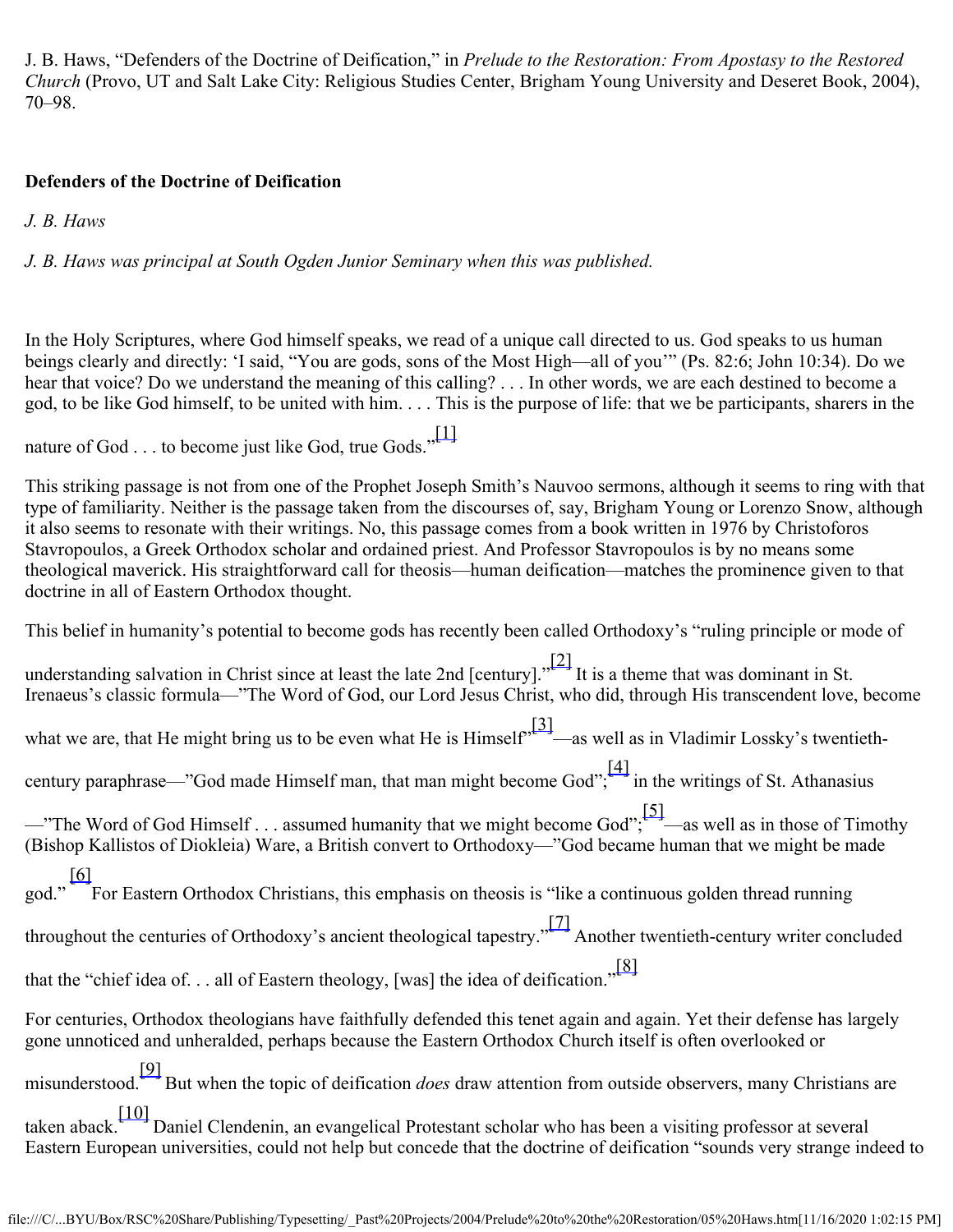<span id="page-1-0"></span>[11] To Latter-day Saint ears, however, Orthodoxy's approach to human<br>[11] To Latter-day Saint ears, however, Orthodoxy's approach to human deification sounds refreshingly familiar. Like Eastern Orthodox Christians, Latter-day Saints equate human salvation, in its fullest sense, with human deification—that is, we also believe that humans can become gods. Often, because of that belief, Latter-day Saint doctrine has been portrayed as unique, baffling, and even blasphemous by some observers. Such portrayals should make the equally straightforward assertions of the Eastern Orthodox Church about humans becoming gods especially intriguing for Latter-day Saints. While Eastern Orthodox Christians and Latter-day Saints amenably part company at several critical theological junctures, there is often a strong and remarkable correspondence.

The potential for doctrinal parallels that these verbal affinities suggest has caused several Latter-day Saint writers to

<span id="page-1-1"></span>take an appreciative notice of Eastern Orthodoxy's position on theosis.<sup>[\[12\]](#page-10-3)</sup> Those Latter-day Saint authors who have cited references to theosis in the works of early Christian Fathers or Eastern Orthodox theologians seem to have done so with a common purpose in mind, and that is to demonstrate that other Christians—and especially some very prominent

<span id="page-1-2"></span>Christians—have spoken and do speak very plainly about humans becoming gods[.\[13\]](#page-10-4) However, such comparisons have drawn criticism from some outside observers who question the appropriateness of suggesting a Latter-day Saint and

<span id="page-1-3"></span>Eastern Christian correspondence on this topic.<sup>[\[14\]](#page-10-5)</sup> Stephen Robinson's experience seems representative: "When I read Clement or Irenaeus or C. S. Lewis and say, There! That's *exactly* what I believe,'" a typical response has been "'No, that's not what you believe at all'" because, he has frequently been told, "these authors used the term *gods* differently

<span id="page-1-4"></span>from the way the LDS do."[\[15\]](#page-10-6) It is my belief that modern Eastern Orthodox thinkers essentially do *not* use the term *gods* differently from the way that Latter-day Saints do.

And yet Eastern Orthodox Christians do understand the nature of *God* differently from the way Latter-day Saints

<span id="page-1-5"></span>understand it—Eastern Orthodox Christians believe in the creedal formulations of God the Trinity<sup>[16]</sup>—and that difference must not be minimized. But the Latter-day Saint understanding of the nature of *gods*—deified humans shares a basic commonality with the Orthodox understanding of gods. Those observers who differentiate between Latter-day Saint and Orthodox views on theosis should therefore focus on the contrasting positions concerning the nature of God and not the nature of deified humanity, since on that topic there is often a real agreement.

The position of The Church of Jesus Christ of Latter-day Saints concerning humans becoming gods may sound strange to many Christians, but it should sound no stranger than the Eastern Orthodox position, because Latter-day Saints essentially do not say anything more about the topic than Eastern Christians do. True, Latter-day Saints are more

<span id="page-1-6"></span>explicit in their beliefs about the perpetuity of marriage relationships as well as humanity's premortal existence. But with those basic exceptions in mind, contemporary Eastern Orthodox Christians seem to be as bold and straightforward in their explanations of human deification as are the Latter-day Saints. Both traditions speak of deified humanity's enjoyment of divine life, of their future eternality, and of their progressive attainment of the fulness of divine attributes and power. Therefore, the discovery that another major, worldwide Christian denomination teaches many of the same things that Latter-day Saints teach about human deification speaks to the criticism that the Latter-day Saint plan of salvation is not authentically Christian, especially considering what Eastern Christians believe their church to be and what they believe their church has faithfully defended for nearly two thousand years.

### **The Eastern Orthodox Position—"The One, Holy, Catholic, Apostolic Church"**

Eastern Orthodoxy has been called both the "forgotten family" of Christianity and the "great unknown among American religious denominations," even though the Eastern Orthodox Church—that is, the communion of over a dozen regional or national, auto-cephalous (self-governing) sister churches linked together by loyalty to Eastern Orthodox doctrine and

[\[18\]](#page-11-1)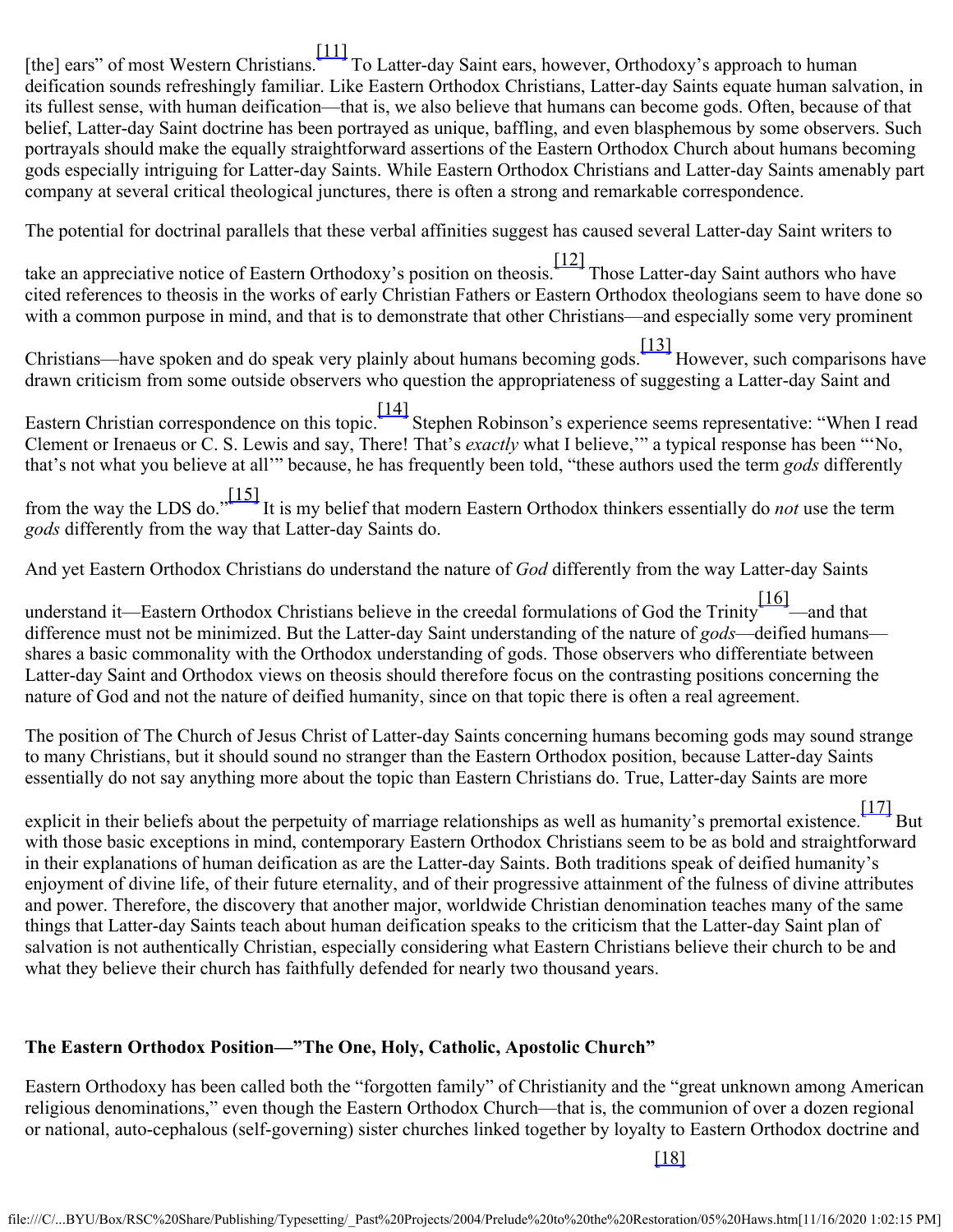<span id="page-2-0"></span>ritual practice—has a worldwide membership of some 200 to 250 million adherents. Thanks to the foundation laid by early immigrants (especially Greek and Russian) and their descendants, Orthodox Christians in the United States

<span id="page-2-1"></span>alone number in the millions.<sup>[19]</sup> This sizable church membership notwithstanding, many people in the West have mistakenly equated Eastern Orthodoxy with Roman Catholicism because of a sense of their shared sacramental and

<span id="page-2-2"></span>priestly rites.<sup>[20]</sup> The outward similarities that these two traditions share point to their common origins in the early Christian church of the Roman Empire. In reality, however, Orthodoxy's unique history and beliefs come into focus only when viewed against the backdrop of the Eastern Church's medieval split with Roman Catholicism, a division that deepened over the course of several centuries, mainly on the questions of papal supremacy and the doctrine of the Holy Ghost. Bishop Ware has observed that Western Christians usually see the Roman Catholic and Protestant positions as representing the two general, opposing approaches to Christianity. Eastern Orthodox Christians, however, consider

<span id="page-2-3"></span>Roman Catholics and Protestants to be "two sides of the same coin."<sup>[21]</sup> The Orthodox see themselves as wholly distinct—distinct in their history and distinct in their theology.

The importance of this self-understood distinctiveness cannot be overstated. The East-West division (which most historians date to the fateful, mutual Rome-Constantinople excommunications of the year 1054) started the Eastern

<span id="page-2-4"></span>Orthodox and Roman Catholic Churches on divergent paths a millennium ago.<sup>[22]</sup> Eastern Orthodox Christians contend that the path they have followed—and the path from which Western Christianity has deviated—is the path marked by

<span id="page-2-5"></span>the original Apostles.<sup>[\[23\]](#page-12-4)</sup> As one convert to Orthodoxy succinctly wrote, "The Orthodox Church in all humility believes

<span id="page-2-6"></span>itself to be the 'one, holy, Catholic, and Apostolic Church,' of which the Creed speaks."<sup>[24]</sup> Eastern Christians also

<span id="page-2-7"></span>believe that the Orthodox Church is the exclusive path to salvation.<sup>[\[25\]](#page-12-6)</sup> In Orthodoxy, church members find what they believe is the faith of the original Apostles, a faith that has been entrusted to the guardianship of the Eastern Orthodox Church.

It is true that other religious institutions consider themselves to be the "guardians" or "custodians" of true Christianity, or at least the possessors of a more perfect understanding of some aspect of Christianity; it is this very belief that gives

<span id="page-2-8"></span>life to each diverse tradition. However, both Orthodox and non-Orthodox observers<sup>[26]</sup> concur with the following assertion made by Daniel Clendenin: "To an extent matched by no other Christian communion, Orthodoxy claims that it alone has maintained an unbroken continuity with the apostolic faith of the New Testament, that it alone is the true

<span id="page-2-9"></span>visible church, and that salvation outside of the Orthodox church is a questionable assumption." $[27]$ 

Latter-day Saints take careful notice of statements such as these, because Latter-day Saints make similar-sounding claims. In that same vein, the importance of dispelling Orthodoxy's anonymity takes on something of a greater urgency for Latter-day Saints when we hear Eastern Orthodox Christians speak of carefully guarding and fiercely defending the

<span id="page-2-10"></span>apostolic faith, and then we find that the doctrine of deification is so dominant in that very defense.  $\begin{bmatrix} 28 \\ 28 \end{bmatrix}$  Latter-day Saints cannot help but ask these questions: To what extent do Eastern Christians mean what they say when they talk about humans becoming gods? Does the Eastern Orthodox doctrine of deification correspond with the Latter-day Saint doctrine of exaltation?

Those observers who insist that the respective doctrines of the two traditions do *not* correspond define the distinction by pointing to the tenet in Eastern Orthodoxy that explains that a deified human participates in the divine *energies,* but not the divine *essence.* This paper proposes that a correct understanding of what Eastern Orthodox Christians mean by technical theological terms like *divine energies* and *divine essence* and *person* reveals that the doctrinal distinction between deification and exaltation is not as pronounced as has been suggested. In fact, the doctrinal agreement is often striking. Perhaps the best way to define those terms and to highlight that agreement is to trace the defense of the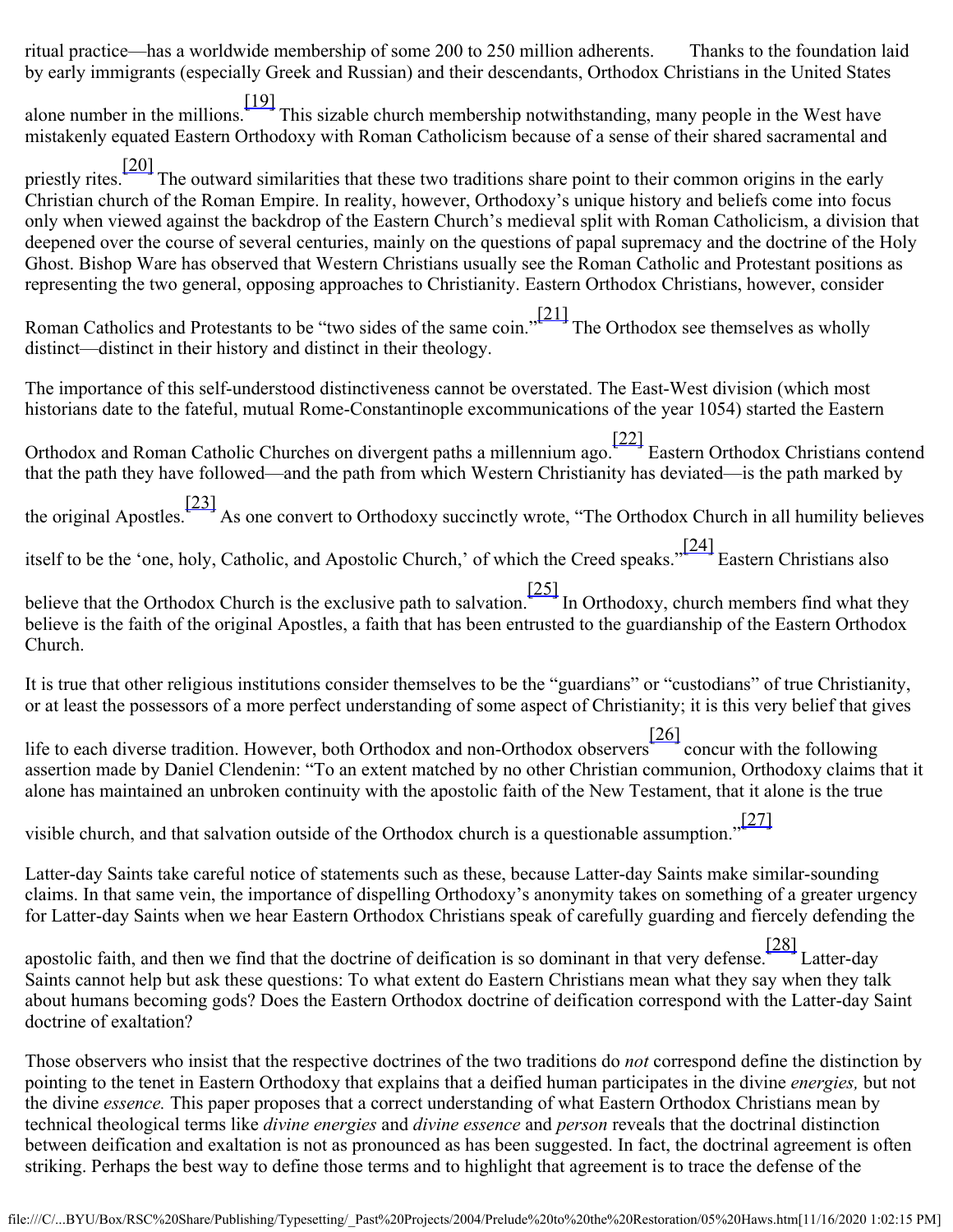doctrine of deification through three defining moments in the history of the Eastern Orthodox Church: the *filioque* controversy that hastened the Eastern Orthodox break with Roman Catholicism, the iconoclast controversy of the eighth and ninth centuries, and the hesychast controversy of the thirteenth and fourteenth centuries.

# **The** *Filioque* **Controversy**

In strict chronological terms, the *filioque* controversy did not come to its dramatic head until after the iconoclast controversy. But because Eastern Orthodox Christians feel that the *filioque* doctrine challenged the very definition of God as set forth by the earliest Ecumenical Council of Nicaea, and because it dealt with the most fundamental issues of the nature of the Trinity involved in later deification discussions, it seems appropriate to begin there.

The Latin *word filioque* ("from the Son") was added to the Nicene Creed in the sixth century, probably by church

<span id="page-3-0"></span>leaders in Spain.[\[29\]](#page-12-10) Other Latin Western churches gradually adopted this modified creed, so that by the year 1014 the church in Rome accepted the *filioque* phrase as part of the formulaic discussion of the procession of the Holy Ghost.

<span id="page-3-1"></span>Whereas the original fourth-century Creed had stated that the Spirit proceeded only from the Father, the Roman Catholic Church began to teach, by inserting *filioque,* that the Spirit also proceeded "from the Son." Eastern Orthodox theologians fiercely opposed the *filioque* addition as early as 850. This doctrinal disagreement became inflammatory to the point that it significantly precipitated the Great Schism between the Roman Catholic and Eastern Orthodox Churches.

Orthodox Christians have resisted the *filioque* for centuries because, for them, the so-called "double procession of the Holy Ghost" doctrine confuses the important diversity-in-unity of the Trinity. Like Roman Catholics and most Protestants, Eastern Orthodox Christians align themselves with the creeds that emerged from the ecumenical councils of the fourth and fifth centuries, affirming that the Father and the Son and the Holy Ghost are "one in essence" or "consubstantial." Yet the Orthodox also confess—with an emphasis that seems stronger than that of Roman Catholics or

<span id="page-3-2"></span>Protestants<sup>[31]</sup>—that the Father and the Son and the Holy Ghost are Three Persons. Their faith is that "there is in God genuine diversity as well as true unity. The Christian God is not just a unit but a union, not just unity but

<span id="page-3-3"></span>community.["\[32\]](#page-13-0) Because, in the Orthodox mind, the *filioque* doctrine blurs that crucial distinctiveness, the three-in-one nature of the Trinity is compromised.

This description of "three persons in one essence" creates a feeling of paradox that even Orthodox theologians admit,

<span id="page-3-4"></span>and the mystery of the Trinity is not easily verbalized.<sup>[\[33\]](#page-13-1)</sup> Roughly, it seems possible to associate "essence" (*ousia* in Greek) with that quality of being that makes a species uniquely what it is, its ultimate otherness of nature. At the same time, this crude analogy must be qualified by acknowledging that God, in Orthodoxy, is not merely some other "species," but rather an incomparable "Other"—meaning that there will always be an "ontological gap"—a gap of

<span id="page-3-5"></span>"being" between Creator and creature—because of the differences in their respective natures or essences.<sup>[34]</sup> In turn, each individual of the "species" brings to life the shared "essence" by becoming a unique "person" or *hypostasis.*

Bishop Ware cites what he calls "a favourite analogy for the Trinity . . . that of three torches burning with a single

<span id="page-3-6"></span>flame.["\[35\]](#page-13-3) Christos Yannaras proposes that "schematically: God is a Nature and three Persons; man is a nature and 'innumerable' persons. God is consubstantial and in three hypostases, man is consubstantial and in innumerable

<span id="page-3-7"></span>hypostases."<sup>[36]</sup> Essence could thus be characterized as that nature which, for the Trinity, is divinity, and that nature

<span id="page-3-8"></span>which, for humans, is humanity.<sup>[\[37\]](#page-13-5)</sup>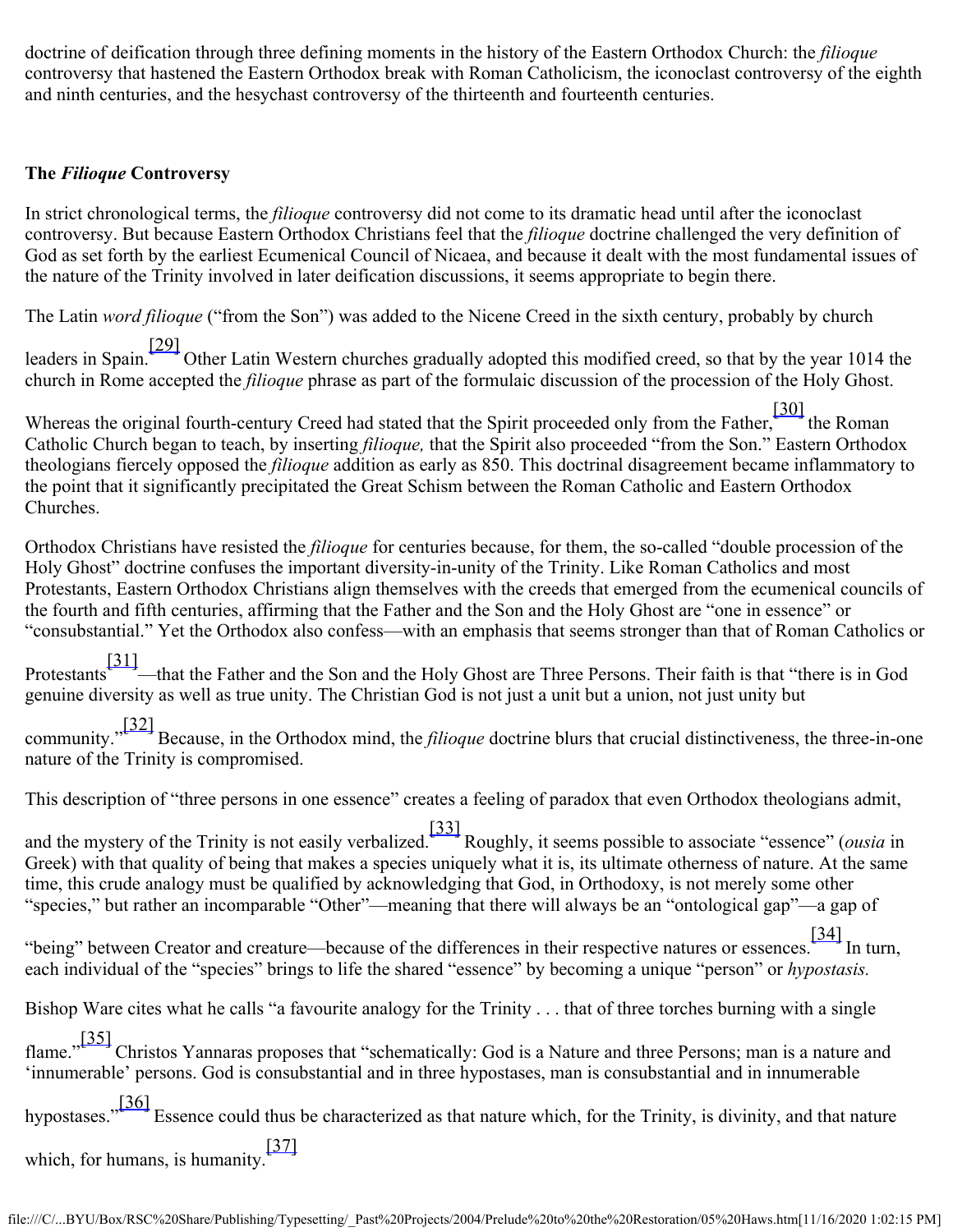And so, in the *filioque* controversy, the "Orthodox suspect that . . . Western Trinitarian thinking . . . overstressed the

<span id="page-4-0"></span>unity of the divine essence at the expense of the diversity of the persons.<sup>[38]</sup> If the Holy Ghost proceeded from both the Father and the Son, they ask, in what ways are the Father and the Son distinct? Orthodox fear that the *filioque* phrase suggests that the Father and the Son are really one Person (who acts alternately as Father or Son) from whom the Spirit proceeds. For Eastern Christians then and now, it is only by maintaining that the Father is the unique source of the Holy

<span id="page-4-1"></span>Ghost that the diversity of the Three Persons can be safeguarded.<sup>[39]</sup>

Both diversity and unity were thus reaffirmed by rejecting the *filioque.* Importantly, the Trinity also becomes for the Orthodox a model for theosis: Humans can be united with divinity without being absorbed into the divine essence or losing their individual natures—their diversity. As prominent Romanian theologian Dumitru Staniloae wrote, "man s deification" means the "greatest possible union with God wherein *the fullness of God* is stamped upon man yet without

<span id="page-4-2"></span>man thereby being *dissolved* into God."<sup>[\[40\]](#page-13-8)</sup>

### **The Iconoclast Controversy**

Diversity in Personhood, yet unity in essence, is also critical for an understanding of the intensity of the iconoclast struggle. While the *filioque* question demanded an Orthodox response in defense of their understanding of the nature of God the Trinity, iconoclasm called into question specifically the Person of the Son. What did it mean for Jesus Christ to assume humanity? And what does it mean for humans to be created in the image of God?

For much of the eighth and ninth centuries, various ecclesiastical leaders questioned—and even attacked—the practice

<span id="page-4-3"></span>of using sacred paintings or icons (Greek for "images") in worship.[\[41\]](#page-13-9) The principal accusation was that the icons contributed to idolatry. Led by some persuasive defenders, especially St. John of Damascus, the iconodules (the "venerators of icons") preserved victory over the iconoclasts ("destroyers of icons") when icons received the final approbation of Empress Theodora in 843. Her decree, now celebrated in the Orthodox Church as the "Triumph of Orthodoxy," safeguarded the icons' place of prominence in communal and personal worship, a prominence that has

<span id="page-4-4"></span>become one of the distinguishing features of Eastern Christianity.<sup>[42]</sup>

Yet this victory meant so much more than securing the right to display paintings; it was the victory of two central, related doctrines of Orthodox Christianity: first, that humans are divine icons, as Genesis 1:26–27 teaches; and second,

<span id="page-4-5"></span>that Jesus Christ is *the* Divine Icon.<sup>[43]</sup> By denying the propriety of icons in the churches, the iconoclasts seemed to repudiate the full implications of these two doctrines by striking at the possibility that the holy and the divine could be portrayed through, and *connected with,* material images. This apparent disparaging of the material, physical elements pointedly threatened the Orthodox understanding of the Incarnation of the Lord Jesus Christ, as well as their understanding of what it means for men and women to be created in the image of God, since Orthodox Christians

<span id="page-4-6"></span>believe that the divine image is in both the spirit *and* body of humans.<sup>[44]</sup>

That belief concerning the divine image in both spirit and body deserves some qualification. Orthodox Christians do not believe in a corporeal God the Father in the way that Latter-day Saints do, but they do say some remarkable things about the *image* of God as it relates to physical form—especially the human form of Jesus Christ. They also believe that

<span id="page-4-7"></span>because of the Incarnation, "deification is something that involves the body."[\[45\]](#page-13-13) This was central to John of Damascus's defense of icons. After affirming that God "made man after His own image and likeness," John turned to the witness of the Old Testament prophets: "Jacob saw and struggled with God, for it is evident that God *appeared* to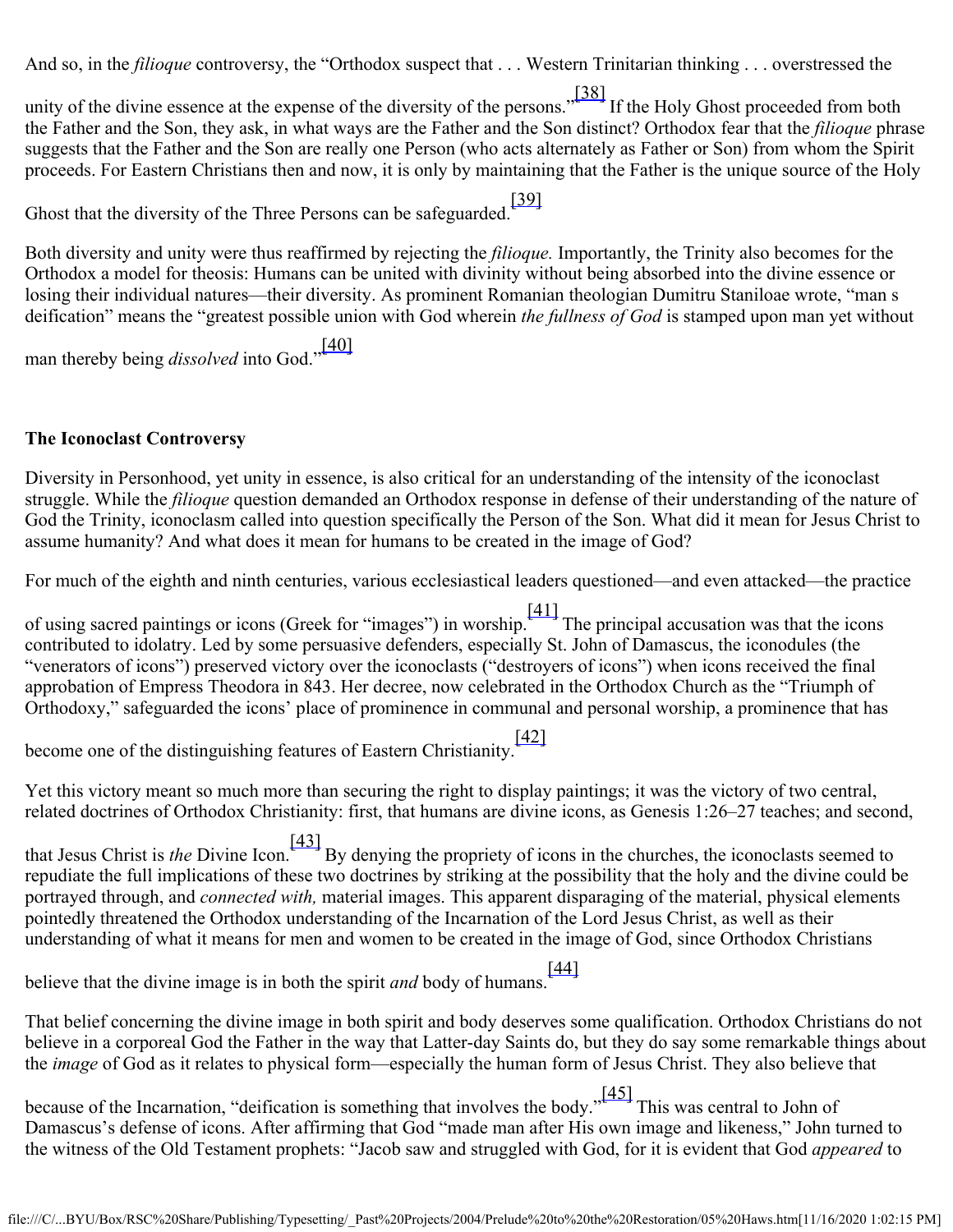him as a man. Moses saw, as it were, the back of a man; Isaiah saw Him as a man sitting upon a throne." Then, returning to the important Orthodox tenet that God in His *essence* is eternally different from—and incomprehensible to —humans, John emphasized that "no one saw the divine *nature,* but the image and figure of *what was yet to come.* For

<span id="page-5-0"></span>the invisible Son and Word of God was to become truly man.<sup>["\[46\]](#page-13-14)</sup> This connection between Old Testament anthropomorphisms and the foreshadowed Incarnation highlights the Orthodox belief that because of Jesus' assumption of a human, material body, "all men are created according to the image of God," or, most precisely, "according to the

<span id="page-5-1"></span>image of the Logos," Jesus Christ.<sup>[47]</sup> John went on to say that "the invisible Son and Word of God was to become truly man, that He might be united to our nature, and be seen on earth." This unifying of the heavenly and the earthly

<span id="page-5-2"></span>was the ultimate meaning behind the icons: "God . . . became a man by nature and in truth."<sup>[48]</sup> Thus, "a bridge is

<span id="page-5-3"></span>formed between God and humanity" because Jesus Christ is "both fully God and fully human."<sup>[\[49\]](#page-14-1)</sup>

This idea of a "bridge" also underlies Orthodoxy's designation of Jesus Christ as *"the* Divine Icon." He becomes the Archetype, the Way. Orthodox Christians believe that the divine image in all humans endows them with the potential to

<span id="page-5-4"></span>progress incrementally from that seminal *image* toward an increasing *likeness* with God.<sup>[\[50\]](#page-14-2)</sup> The model for this full likeness is Jesus Christ, and thus the Apostle John's charge to strive so that "we shall be like him" (1 John 3:2) takes on

<span id="page-5-5"></span>added meaning.<sup>[\[51\]](#page-14-3)</sup> For Orthodox Christians, the doctrines behind the use of icons speak to the reality of the Incarnation, to the importance of the physical bodies of humans, and to the potential for divine likeness—all three of these beliefs meet in the Resurrection. The Orthodox are adamant that Jesus, *the* Divine Icon, resurrected with His

<span id="page-5-6"></span>glorified, physical body, a body which He deified, in that He united that body with divinity.<sup>[52]</sup> It follows in their doctrinal system that because the image of God in humans involves the whole person, soul and body, and because every human can follow the archetypal image of God, Jesus Christ, in growing toward *full* likeness, which is deification, humans can also receive glorified bodies that are "the kind that the body of our Master Christ was after the

<span id="page-5-7"></span>Resurrection.["\[53\]](#page-14-5) As John of Damascus wrote, "He has deified *our flesh* forever, and has sanctified us.["\[54\]](#page-14-6)

To the iconodules, if there were no hope that material, physical images could be connected with divinity and consequently sanctified—which Orthodox Christians insist was the fallacy of the iconoclasts—then there would be no hope for the sanctification/ deification of the material, physical bodies of humans, who are themselves divine icons

<span id="page-5-8"></span>because they are created in the image of God.<sup>[55]</sup> For that reason, the defeat of the iconoclasts is celebrated as nothing less than the "Triumph of Orthodoxy." It reminds Eastern Orthodox Christians that because the Son fully entered humanity, He opened the way for humans to fully enter divinity. "It is the possibility of every Christian to *imitate* Jesus in his entrance to the heavenly," so that in theosis, humans become "as much a real god as Christ became a real

<span id="page-5-9"></span>man."<sup>[\[56\]](#page-14-8)</sup>

# **The Hesychast Controversy**

If the *filioque* controversy centered on Eastern Orthodoxy's view of Deity, and the inconoclast controversy on their view of humanity, the hesychast controversy focused on Eastern Orthodox beliefs about the possibilities for union between the two.

In the fourteenth century, a debate raged among Eastern Orthodox theologians over hesychasm—the ritual practice, especially by monks, of pursuing a mystical communion with the divine, often through repeated prayers. A hesychast is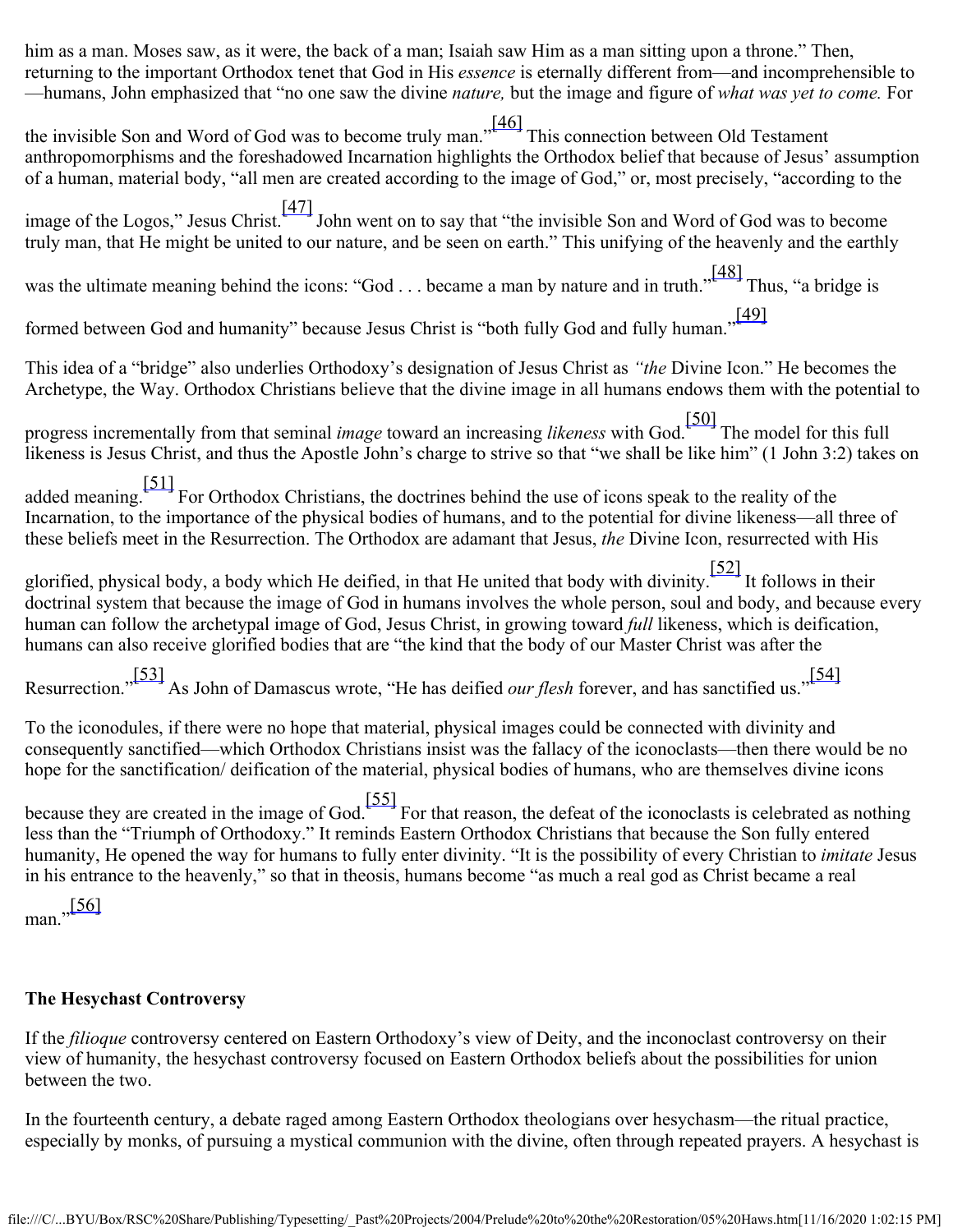<span id="page-6-0"></span>someone who pursues "inward stillness" and "continual prayer."<sup>[\[57\]](#page-14-9)</sup> These medieval mystics maintained that Christians who conformed their lives to the influence of the Spirit and who sought for continual communion with God could approach divine likeness to such a degree that they could literally experience the same radiance of heavenly light that Peter, James, and John experienced on the Mount of Transfiguration. That radiance became the goal of their Christian living.

The hesychasts' claims were disputed, principally by an Italian named Barlaam, who saw in hesychasm a blasphemous reduction of God's transcendence. Hesychasm was defended by St. Gregory Palamas in the 1300s, and his eloquent

<span id="page-6-1"></span>defense, upheld by two councils at Constantinople, has become an integral part of Orthodox theology.<sup>[58]</sup>

Palamas centered his explanation of divine light on the distinction between God's essence and His energies. Following Palamas s reasoning, Eastern Orthodox theologians today qualify their statements about human deification by

<span id="page-6-2"></span>consistently repeating that humans become gods by *grace*—divine energies—and not by *nature*—divine essence.<sup>[59]</sup> In Eastern Orthodox Christianity, Creator and creature will always be infinitely different in nature. That is the first tenet of faith when the Eastern Orthodox approach discussions of deification. When humans become gods, they do not become *ontologically*—by nature—what God is. God, in His essence, is eternally unknowable, incomparably other. Because humans are *created* beings, they never lose their humanity, nor do they take on the divine *ousia* or "inner being," the

<span id="page-6-3"></span>essence of God's uncreatedness and self-existence. [\[60\]](#page-14-12) Theosis does not imply for Eastern Orthodox Christians the dissolution of this natural uncreated/created distinction between God and humans.

However, deified humans participate in every way in the divine *energies.* The full import of "divine energies" is difficult to verbalize. They are alternately equated with God's grace, with His know-able "activities," and with His

<span id="page-6-4"></span>"operations or acts of power."<sup>[61]</sup> But the significance of the energies runs even deeper than this. Divine energies are more than divine attributes: "they are God Himself," uncreated as He is uncreated, the manifestations by which humans

<span id="page-6-5"></span>experience and know Him[.\[62\]](#page-14-14) Therefore, in the energies are combined the *totality* of His attributes, minus His essence. And those humans who experience theosis will enjoy full communion and share in those same realities and attributes of

<span id="page-6-6"></span>divine energy—activities, acts of power, "divinity, goodness, grace, light, and others."<sup>[\[63\]](#page-14-15)</sup>

This real possibility for illumination through the "light" of the divine energies was central to Gregory Palamas's defense of hesychasm—and deification. "How then do we know this light is also deification?" he asked. "Listen to [the Eastern Father, Maximus]. Having explained as far as possible the way in which deified men are united to God—a union akin to that of the soul and the body, so that the whole man should be entirely deified, divinised by the grace of the incarnate God—he concludes: 'He remains entirely man by nature in his soul and body, and becomes entirely God in his soul and body through grace, and through the divine radiance of the blessed glory with which he is made entirely resplendent.'" After quoting Maximus, Palamas asked another, concluding question: "Do you note that this light is the radiance of

<span id="page-6-7"></span>God?", [\[64\]](#page-15-0)

By validating the hesychasts' strivings for an experience with this radiance, Gregory Palamas also forcefully advocated this tenet of Orthodoxy: Deified humans unite with and participate *fully* in the divine energies because their human energies have been changed to perfectly conform to divinity. The "participant is transformed into the nature of that which it participates in," so that "the participant (man) becomes what God is," according to a contemporary Orthodox

<span id="page-6-8"></span>scholar.[\[65\]](#page-15-1) By this, Orthodox Christians do not mean to say that humans become what God is *in essence*—that is, humans will always be created beings; they will always be *humans.* But, through grace, humans *can* become gods, and share in *all* of the divine attributes and energies. Or, as Georgios Mantzaridis recently wrote in summarizing Palamas

[\[66\]](#page-15-2)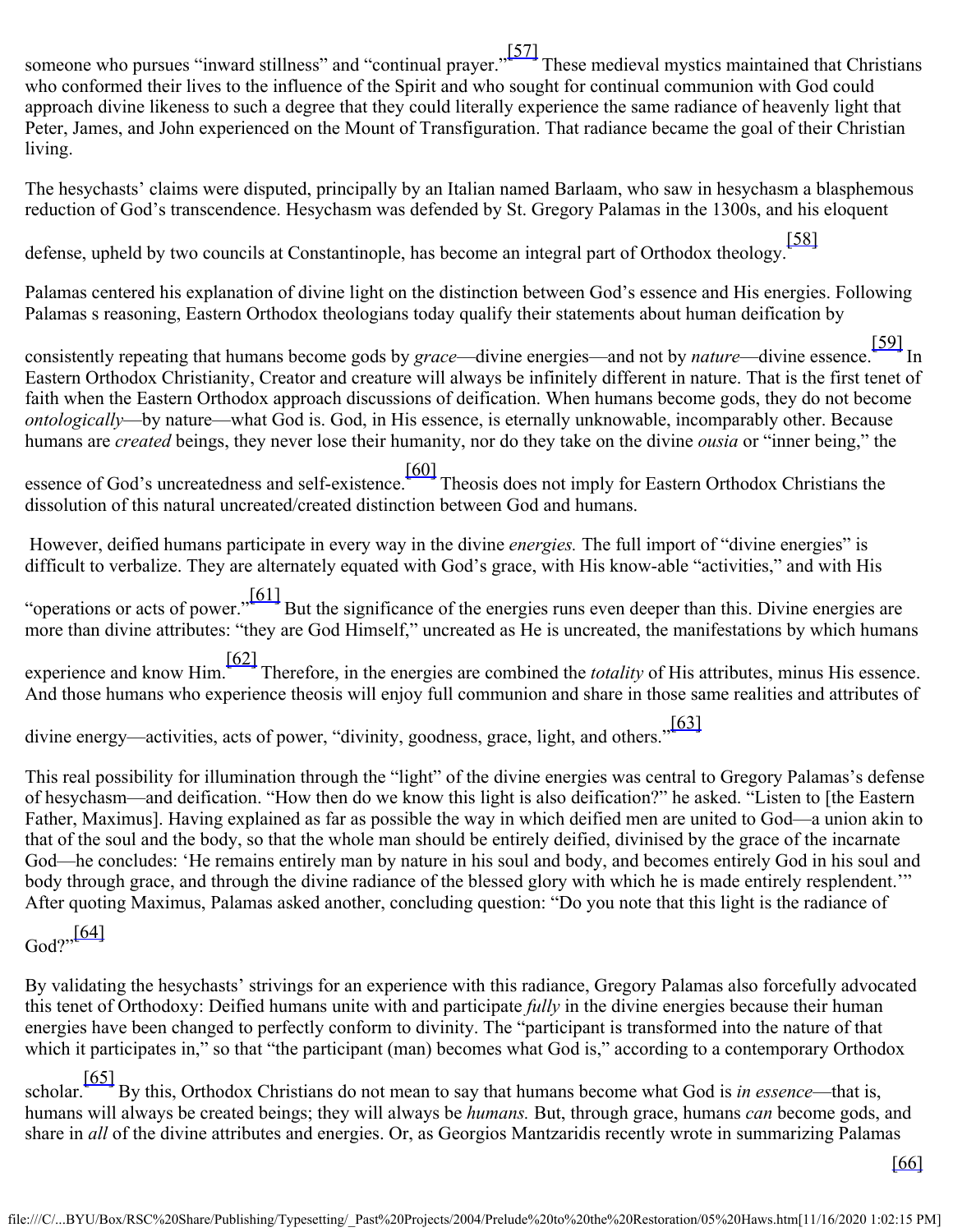<span id="page-7-0"></span>works, "The deified man is made *god in all things,* but he neither is identified with the divine essence nor shares it." Deification through Christ is, and for two millennia has been, the glorious message of the Eastern Orthodox Church.

### **Latter-Day Saint Reflections**

Elder B. H. Roberts felt that "perhaps no passage in the Prophets [King Follett] discourse has given more offense than [this] one": "You have got to learn how to be Gods . . . by going from one small degree to another, and from a small

<span id="page-7-1"></span>capacity to a great one; from grace to grace."<sup>[67]</sup> While this striking statement might surprise some readers because of what seems to them to be the strange talk of humans becoming gods, it is a call that corresponds well with what has been labeled the "central concept and emblem of Greek [Orthodox] Christian theology," the doctrine of human

<span id="page-7-2"></span>deification.<sup>[68]</sup> With something of the same spirit of the Prophet Joseph Smith's invitation, Bishop Ware issued this challenge: "If someone asks, 'How can I become god?' the answer is very simple: go to church, receive the sacraments regularly, pray to God 'in spirit and in truth,' read the Gospels, follow the commandments. The last of these items —'follow the commandments'—must never be forgotten. Orthodoxy, no less than Western Christianity, firmly rejects

<span id="page-7-3"></span>the kind of mysticism that seeks to dispense with moral rules."<sup>[\[69\]](#page-15-5)</sup>

The consistency and clarity of these kinds of Orthodox teachings seem to speak to the very criticism of Latter-day Saint doctrine that Elder Roberts was describing. True, questions about "icono-clasm," or the "double procession of the Holy Ghost," or "mystical communion with divine energies" are foreign to the Latter-day Saint experience. But the underlying doctrine at issue in those medieval controversies—the issue of whether or not humans can really become gods through the saving grace of Jesus Christ—is the very fabric of faith for Latter-day Saints. It is also true that Latterday Saints do not make the technical distinctions between divine essence and person and energies that Orthodox Christians make, since the Latter-day Saint understanding of the nature of God is that God the Father is an exalted Man with a glorified, perfect, radiant body of flesh and bones. The Prophet Joseph Smith taught: "God himself was once as we arenow, and is an exalted man. . . . If the veil were rent today, . . . if you were to see him today, you would see him

<span id="page-7-4"></span>like a man in form—like yourselves in all the person, image and very form as a man."<sup>[\[70\]](#page-15-6)</sup> But Latter-day Saints are careful to emphasize that we believe, with Eastern Orthodox Christians, that God is all-powerful, all-knowing, and perfect in every attribute, and that our scriptures repeatedly teach the same (2 Nephi 9:20; Mosiah 4:9; Alma 26:35; Doctrine and Covenants 88:41). We also maintain that neither God's past nor His corporeal form limit His divinity in

<span id="page-7-5"></span>any way. [\[71\]](#page-15-7) Latter-day Saint writers have noted that the Incarnation—and especially the Resurrection—of Jesus Christ

<span id="page-7-6"></span>guides the Latter-day Saint belief that *corporeal* and *infinite* need not be mutually exclusive descriptions of Deity,[\[72\]](#page-15-8) a belief that resonates with the twentieth-century Eastern Orthodox writer Vladimir Lossky's estimation of Christ's

<span id="page-7-7"></span>mutual corporeality and infinity: "After the Resurrection, *the very body of Christ mocks spatial limitations.,"*[\[73\]](#page-15-9)

Still, because of the unique Latter-day Saint doctrine that God is now an exalted Man and that all humans are His spirit children, Latter-day Saints differ from Eastern Orthodox Christians in that we believe that humans are presently and

<span id="page-7-8"></span>significantly different in degree from God's perfect nature, but not radically different in kind.<sup>[74]</sup> There is no corresponding Latter-day Saint doctrine of divine "otherness" of essence because we believe that humans and the Father are of the same species, such that Latter-day Saints see no theological need to qualify "all that the Father hath" with the

<span id="page-7-9"></span>Orthodox exception concerning the divine essence of self-existence and uncreatedness.<sup>[\[75\]](#page-15-11)</sup> Yet because of this "same species" belief, Latter-day Saints are very comfortable with the Orthodox contention that deified humans never lose their human nature or essence. We too believe that deified humans—gods—will be just that: human.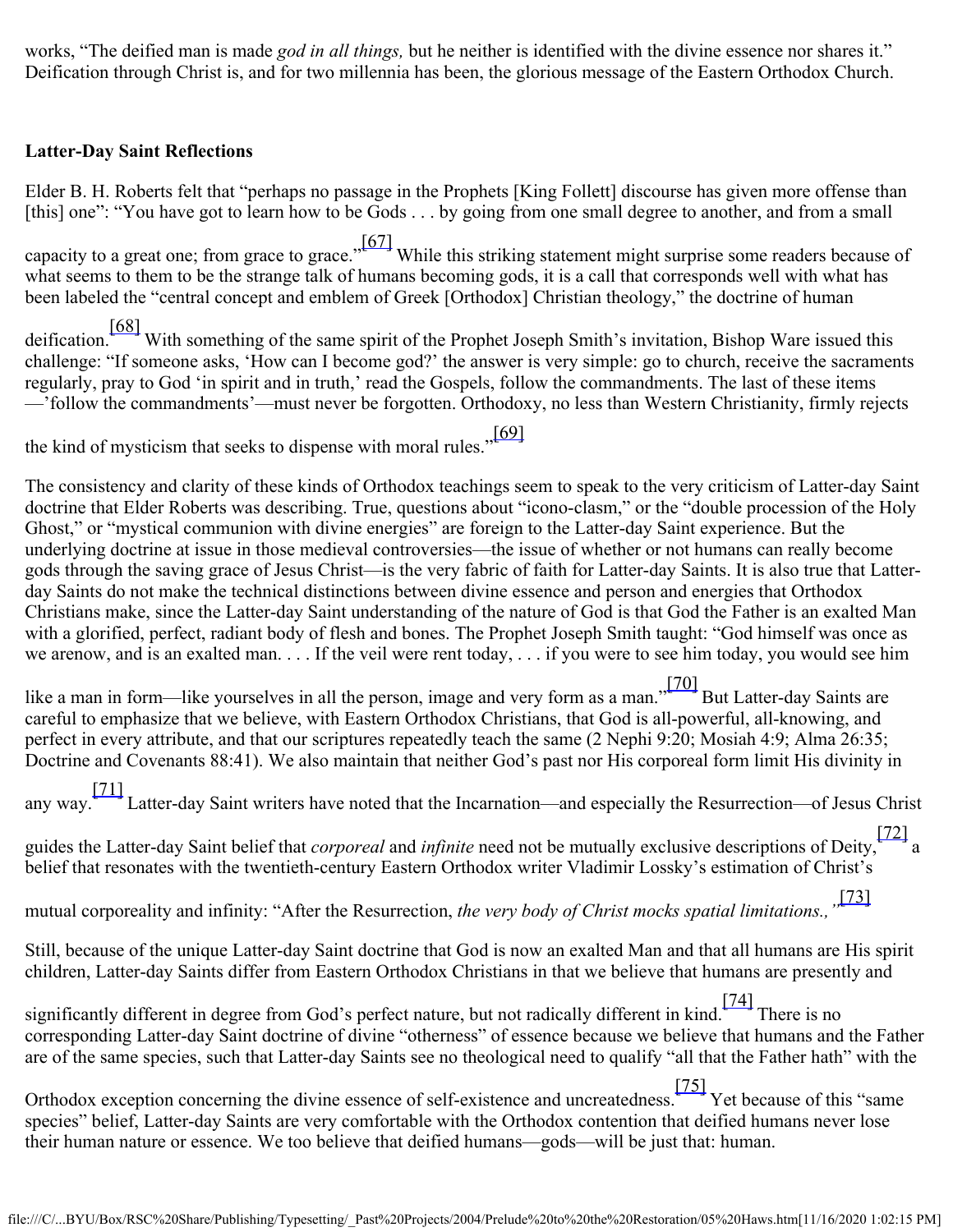Likewise, Latter-day Saints stand with Orthodox Christians in asserting that deification/exaltation never implies a replacing or usurping of God. The presiding councils of The Church of Jesus Christ of Latter-day Saints have stated officially that "though [exalted humans] be gods, they are still subject to Jesus Christ as their Father in this exalted

<span id="page-8-0"></span>relationship."<sup>[\[76\]](#page-15-12)</sup> They then cited Doctrine and Covenants 76:59 as scriptural support for this aspect of the doctrine of exaltation: "They [exalted humans] are Christ's, and Christ is God's." And even more recently President Gordon B. Hinckley has explained that "this lofty concept in no way diminishes God the Eternal Father. He is the Almighty. He is the Creator and Governor of the universe. He is the greatest of all *and will always be so.* But just as any earthly father wishes for his sons and daughters every success in life, so I believe our Father in Heaven wishes for his children that

<span id="page-8-1"></span>they might approach him in stature and stand beside him resplendent in godly strength and wisdom."[\[77\]](#page-15-13)

The Eastern Orthodox Church claims derivation from, and continuity with, the most ancient of Christian traditions; Latter-day Saints claim modern restoration of ancient truths and authority. While we base our beliefs about deification/exaltation on the foundation of the revelatory experiences of the Prophet Joseph Smith and the scriptural witness of several passages in the Doctrine and Covenants, the remarkable survival of the doctrine of deification in Orthodoxy and its persistence as a central tenet of Orthodox theology bolster our assertion that this is both an ancient and an authentic Christian teaching, as well as one reasonable interpretation of pertinent biblical texts.

In spite of this apparent doctrinal connection, Richard and Joan Ostling have recently written that "support for the Mormon doctrines of a corporeal and limited God, eternal progress, and deification cannot be found in Eastern

<span id="page-8-2"></span>Orthodoxy."<sup>[78]</sup> But their interpretation of cited sources suggests a misunderstanding of the canonical Latter-day Saint

<span id="page-8-3"></span>doctrine of human deification[.\[79\]](#page-16-1) The assertion that Eastern Orthodox Christians do not believe in a corporeal God *the Father* seems fair (we would take exception with the Ostlings' characterization of God as "limited" in Latter-day Saint theology). However, the Ostlings' conclusions concerning Orthodoxy's beliefs concerning eternal progression and

<span id="page-8-4"></span>human deification seem more precarious,<sup>[80]</sup> for while the respective views of Latter-day Saints and Eastern Orthodox Christians regarding the nature of God differ, their views about the potential deification of humanity consistently correspond. Even those Orthodox scholars quoted by the Ostlings repeatedly cited the "otherness" of God, not the status of godhood for sanctified humans, as the fundamental difference between Eastern Christian theosis and Latter-day Saint

<span id="page-8-5"></span>exaltation[.\[81\]](#page-16-3) That is where the deification contrasts should center.

Eastern Orthodox Christians believe that because of Christ's victory, deified humans will receive their physical bodies in a glorious resurrection; Latter-day Saints believe the same. Eastern Orthodox Christians believe that they will

<span id="page-8-6"></span>"participate in the grace, power, and glory of God"<br>thatter-day Saints believe the same. Eastern Orthodox Christians"

<span id="page-8-7"></span>believe that humans enter the realm of infinity, "becoming eternal like God," without losing their humanity<sup>[\[83\]](#page-16-5)</sup>; Latterday Saints believe the same. Eastern Orthodox Christians believe that even though they may become "gods," they will never cease to worship God, nor somehow replace Him as their God, because they will be gods by grace; Latter-day

<span id="page-8-8"></span>Saints believe the same.<sup>[84]</sup> As cited earlier, Eastern Orthodox Christians use terms like "fullness" and "all things" and "becoming what God is" when speaking of deification; Latter-day Saints use that same language (see D&C 76:55, 58, 94; 84:38). Eastern Orthodox Christians see the Son of God as the perfect model for understanding human deification: as Jesus Christ became like "us, in all ways except sin, . . . he will also fulfill the mystical act of man's theosis by

<span id="page-8-9"></span>making man like himself *in all ways* except the divine essence" of eternal uncreatedness.<sup>[85]</sup> And Eastern Orthodox Christians believe that "if the saints are heirs of God and co-heirs with Christ, they will also share in the divine *glory*

<span id="page-8-10"></span>and *dominion"*[\[86\]](#page-16-8) *;* Latter-day Saints believe the same, in that they also see in Paul's teachings concerning "joint-heirs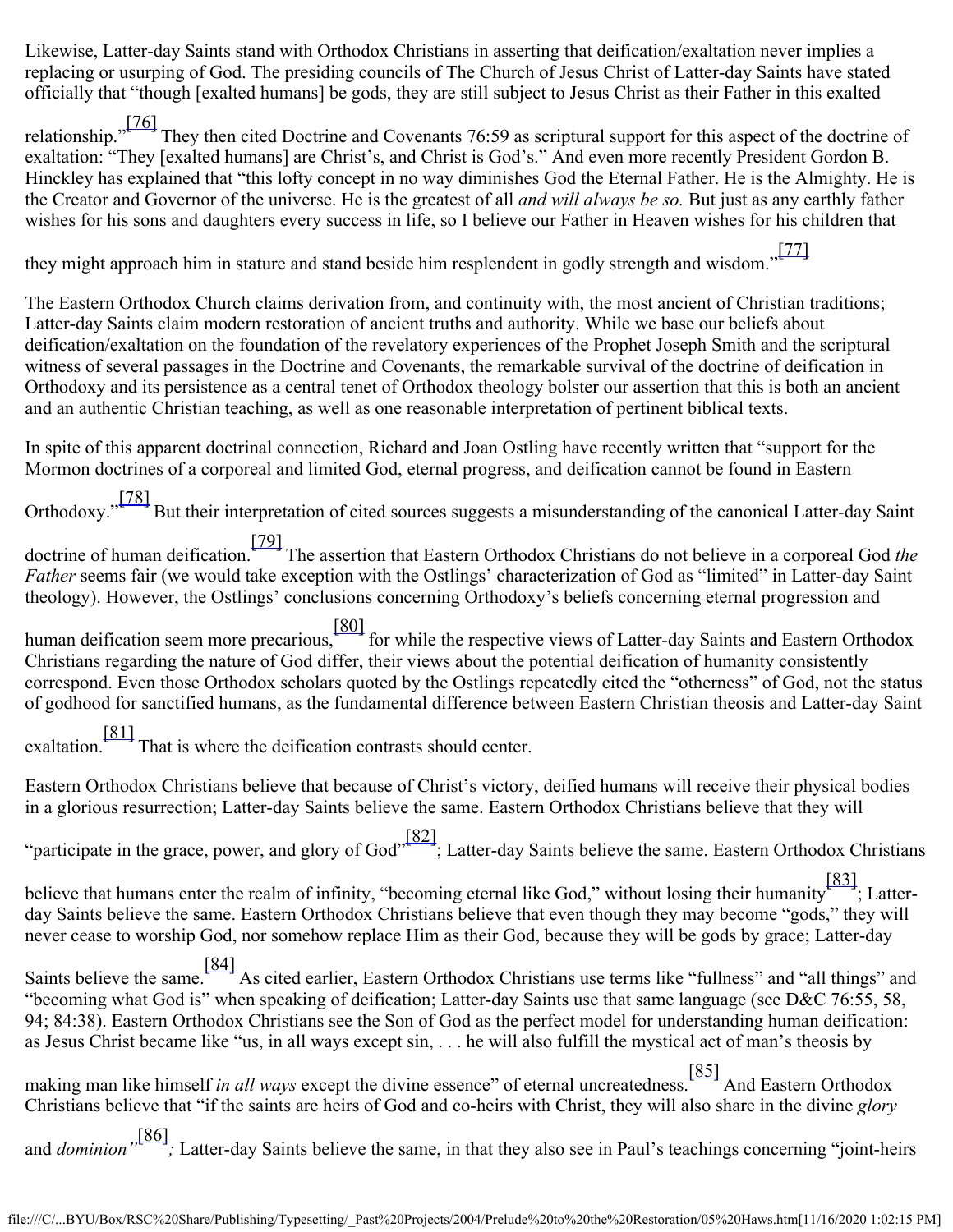<span id="page-9-8"></span>with Christ" (Romans 8:17) the promise of deification.<sup>[87]</sup> The revered Eastern writers Macarius and John Chrysostom spoke of *the full* participation in the divine life that deification represents when they compared theosis to a marriage relationship, and their words make for a wonderful summation: "Just as two people are joined together in one flesh yet all the while maintain the integrity of their separate identities, just as they share a single existence and *hold all things in*

<span id="page-9-9"></span>*common*, so the believer is joined to God in an 'ineffable communion' (see 1 Corinthians 6:15–17).<sup>[88]</sup>

With all this, it seems difficult to argue that Eastern Orthodox Christians do not mean what they repeatedly say or to argue that Latter-day Saints and Eastern Orthodox Christians do not *believe* similar things about deification when they frequently *profess* similar ideas about deification. It does not seem at all unreasonable, then, to suggest that "support" (in the sense that parallel doctrines are taught by another worldwide Christian church) "for the Mormon [doctrine] of. . .

<span id="page-9-10"></span>deification" *is* found in Eastern Orthodoxy.[\[89\]](#page-16-11)

Those who defend theosis, whether Latter-day Saints in Moscow, Idaho, or Eastern Orthodox Christians in Moscow, Russia, see in this doctrine the real possibility which the saving work of Jesus Christ opens to all humans; it is the opportunity that humans have inherited because they have been created in God's own image—created with the potential to "be like Him" (1 John 3:2; Moroni 7:48). With Christoforos Stavropoulos, we ask, "Do we understand the meaning of

<span id="page-9-11"></span>this calling?" $\frac{[90]}{[90]}$ 

<span id="page-9-2"></span>[\[3\]](#page-0-2) Irenaeus, *Against Heresies* V, preface, as cited in *The Apostolic Fathers—Justin Martyr—Irenaeus,* vol. 1 of Alexander Roberts and James Donaldson, eds., *The Ante-Nicene Fathers: Translations of the Writings of the Fathers down to A.D. 325,* comp. A. Cleveland Coxe (New York: Charles Scribner's Sons, 1899), 526. Irenaeus lived between 130 and 200. For the dates of his life, as well as for the dates of the other church fathers cited here, I am relying on Timothy (Bishop Kallistos of Diokleia) Ware, *The Orthodox Way* (Crestwood, N.Y.: St. Vladimir's Seminary, 1980), in his section "Authors and Sources," 186–94.

<span id="page-9-3"></span>[\[4\]](#page-0-3) Vladimir Lossky, *In the Image and Likeness of God,* ed. John H. Erickson and Thomas E. Bird (Crestwood, N.Y.: St. Vladimir's Seminary, 1974), 97. See also Sister Marta Ryk, "The Holy Spirit's Role in the Deification of Man According to Contemporary Orthodox Theology," *Diakonia* 10, nos. 1–2 (1975): 119.

<span id="page-9-4"></span>[\[5\]](#page-0-4) Athanasius, *On the Incarnation: The Treatise De Incarnatione Verbi Dei,* trans. A Religious of C.S.M.V., with an introduction by C. S. Lewis (Crestwood, N.Y.: St. Vladimir's Orthodox Theological Seminary, 1953; reprint, 1982), 93.

<span id="page-9-5"></span>[\[6\]](#page-0-5) Timothy (Bishop Kallistos of Diokleia) Ware, *The Orthodox Church,* new and rev. ed. (London and New York: Penguin Books, 1997), 21. Here Bishop Ware is quoting Athanasius.

<span id="page-9-6"></span>[\[7\]](#page-0-6) Daniel B. Clendenin, *Eastern Orthodox Christianity: A Western Perspective* (Grand Rapids, Mich.: Baker Books, 1994), 120.

<span id="page-9-7"></span>[\[8\]](#page-0-7) S. L. Epinanovic, as cited in Jaroslav Pelikan, *The Spirit of Eastern Christendom (600–1700),* vol. 2 of *The Christian Tradition* (Chicago: University of Chicago Press, 1974), 10.

[\[9\]](#page-0-8)

<span id="page-9-0"></span>[<sup>\[1\]</sup>](#page-0-0) Christoforos Stavropoulos, "Partakers of Divine Nature," in *Eastern Orthodox Theology: A Contemporary Reader,* ed. Daniel B. Clenendin (Grand Rapids, Mich.: Baker Books, 1995), 184.

<span id="page-9-1"></span>[<sup>\[2\]</sup>](#page-0-1) Michael Prokurat, Alexander Golitzin, and Michael D. Peterson, *Historical Dictionary of the Orthodox Church* (Lanham, Md.: Scarecrow, 1996), s.v. "theosis."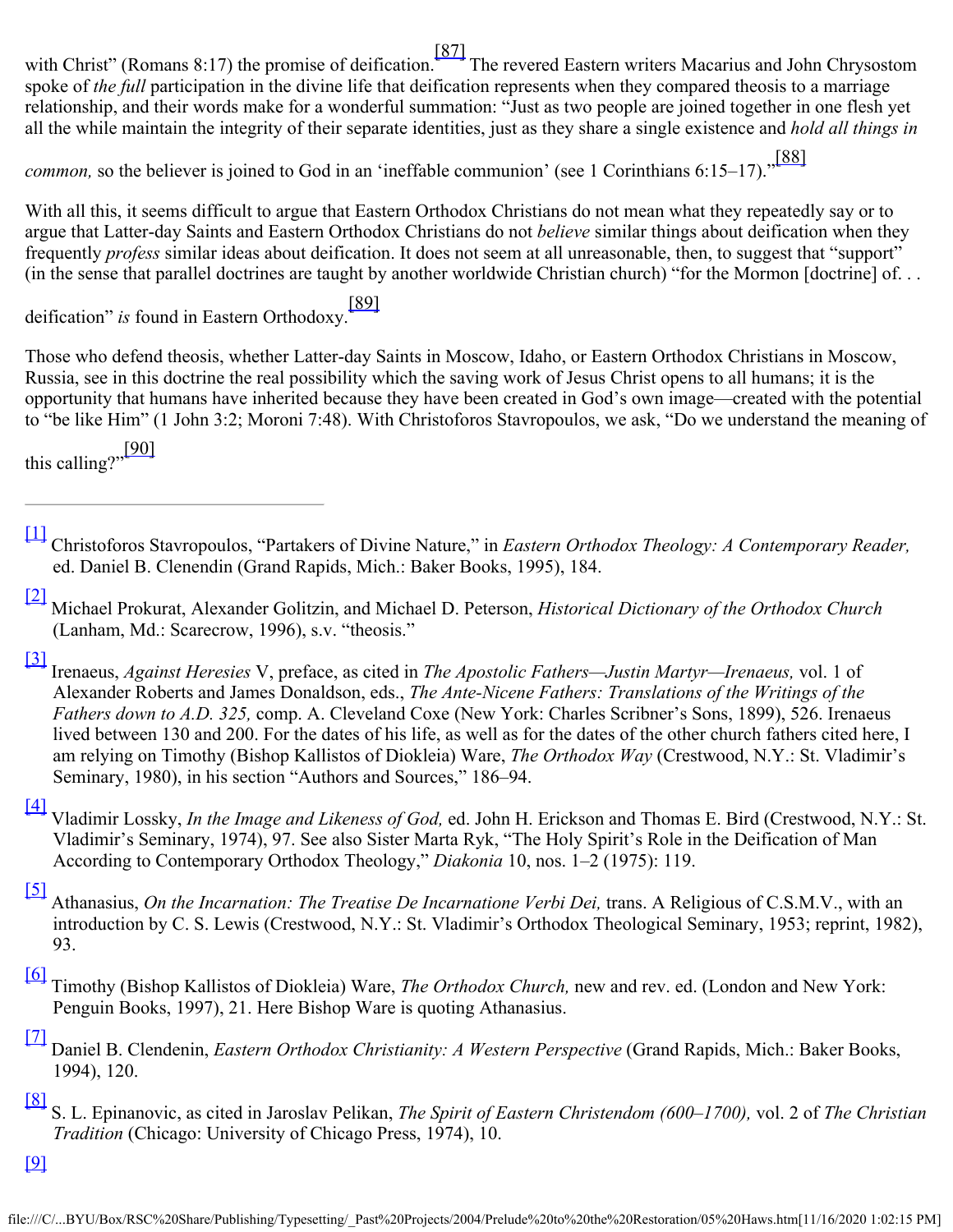<span id="page-10-0"></span> Daniel Clendenin argues for this point, that Orthodoxy is frequently overlooked and misunderstood. See his *Eastern Orthodox Christianity,* 17–18, as well as 14, where Clendenin notes that the "Pelican History of the Church series, for example, contains no volume on Eastern Christianity." Clendenin also argues that not only does "the West [lack] any developed notion of theosis," but Western theologians have also "given only scant attention to the central importance of theosis in Orthodox thought" *(Eastern Orthodox Christianity,* 125, 121). Orthodox theologians worry that this "scant attention" comes at the expense of a fundamental—and ancient—Christian tenet that was consistently taught by early church fathers. Craig Blomberg, another Protestant scholar, agrees: "The early church, like Eastern Orthodoxy throughout its history, felt much freer than Protestantism or Catholicism has felt to speak of believers' deification, divinization or even of their becoming gods or godlike" (Craig J. Blomberg and Stephen E. Robinson, *How Wide the Divide? A Mormon and an Evangelical in Conversation* [Downers Grove, III: InterVarsity, 1997], 100).

<span id="page-10-1"></span>[\[10\]](#page-0-9) See F. L. Cross and E. A. Livingstone, eds., *Oxford Dictionary of the Christian Church,* 3d ed. (New York: Oxford University Press, 1997), s.v. "deification": "In the W[est] such language [Athanasius, Irenaeus, etc.] became less popular. It was retained in the E[ast]." See also Richard P. McBrien, ed., *The HarperCollins Encyclopedia of Catholicism* (New York: HarperCollins, 1995), s.v. "deification."

<span id="page-10-2"></span>[\[11\]](#page-1-0) Clendenin, *Eastern Orthodox Christianity,* 119. Consistent with most literature that deals with the Eastern Orthodox Church, the designations "the West" and "Western Christians" refer here to those Christians whose traditions reflect an inheritance of either Roman Catholicism or Protestantism. The designations "the East" and "Eastern Christians" will be used in referring to those Christians who belong to the Eastern Orthodox Church. See Ware, *Orthodox Church,* 3–7, for a discussion of these terms. It should be noted that other Christian denominations —primarily the Syrian Church, the Coptic Church, and the Ethiopian Church—often use some form of the titles "Eastern" and "Orthodox" in describing their churches. However, these churches rejected the fifth-century Council of Chalcedon and are therefore grouped together as "non-Chalcedonian Orthodox Churches." This study will focus on the much larger *Chalcedonian* Eastern Orthodox Church, the churches "in communion with Constantinople" (John Binns, *An Introduction to the Christian Orthodox Churches* [Cambridge: Cambridge University Press, 2002], vii–viii; see also Ware, *Orthodox Church,* 7).

<span id="page-10-3"></span>[\[12\]](#page-1-1) See, for example, Daniel C. Peterson and Stephen D. Ricks, "Comparing LDS Beliefs with First-Century Christianity," *Ensign,* March 1988, 6–11; Robert L. Millet and Noel B. Reynolds, eds., *Latter-day Christianity: Ten Basic Issues* (Provo, Utah: FARMS, 1998), 26–28; Keith E. Norman, "Deification, Early Christian," in *Encyclopedia of Mormonism,* ed. Daniel H. Ludlow (New York: Macmillan, 1992), 369–70; Stephen E. Robinson, *Are Mormons Christians?* (Salt Lake City: Bookcraft, 1991), 60–65; Blomberg and Robinson, *How Wide the Divide?* 80–81; Keith E. Norman, "Divinization: The Forgotten Teaching of Early Christianity," *Sunstone* 1 (Winter 1975): 15–19; Philip L. Barlow, "Unorthodox Orthodoxy: The Idea of Deification in Christian History," *Sunstone* 8, no. 5 (September-October 1983): 13–18.

<span id="page-10-4"></span>[\[13\]](#page-1-2) See Millet and Reynolds, *Latter-day Christianity,* 26–28: "The doctrine of deification of man is not an exclusive teaching of the restored Church of Jesus Christ. Rather, it can be found in early Christian history. . . . All five of the above writers [who spoke of human deification] were not just orthodox Christians, but also in time became revered as saints. . . . This doctrine was a part of historical Christianity until relatively recent times, and it is still an important doctrine in some Eastern Orthodox churches." See also Blomberg and Robinson, *How Wide the Divide?* 209 n. 16.

<span id="page-10-5"></span>[\[14\]](#page-1-3) See Richard N. Ostling and Joan K. Ostling, *Mormon America: The Power and the Promise* (New York and San Francisco: HarperCollins, 1999), 309–10: "[Mormon] writers. .. often express a kinship to Eastern Orthodoxy in that branch of Christendom s use of the term 'deification.' . . . The embrace, however, is one way." See also Blomberg and Robinson, *How Wide the Divide?* 100–102, 212 n. 18.

<span id="page-10-6"></span>[\[15\]](#page-1-4) Blomberg and Robinson, *How Wide the Divide?* <sup>209</sup> n. 16.

<span id="page-10-7"></span>[\[16\]](#page-1-5) See Ware, *Orthodox Church,* 210.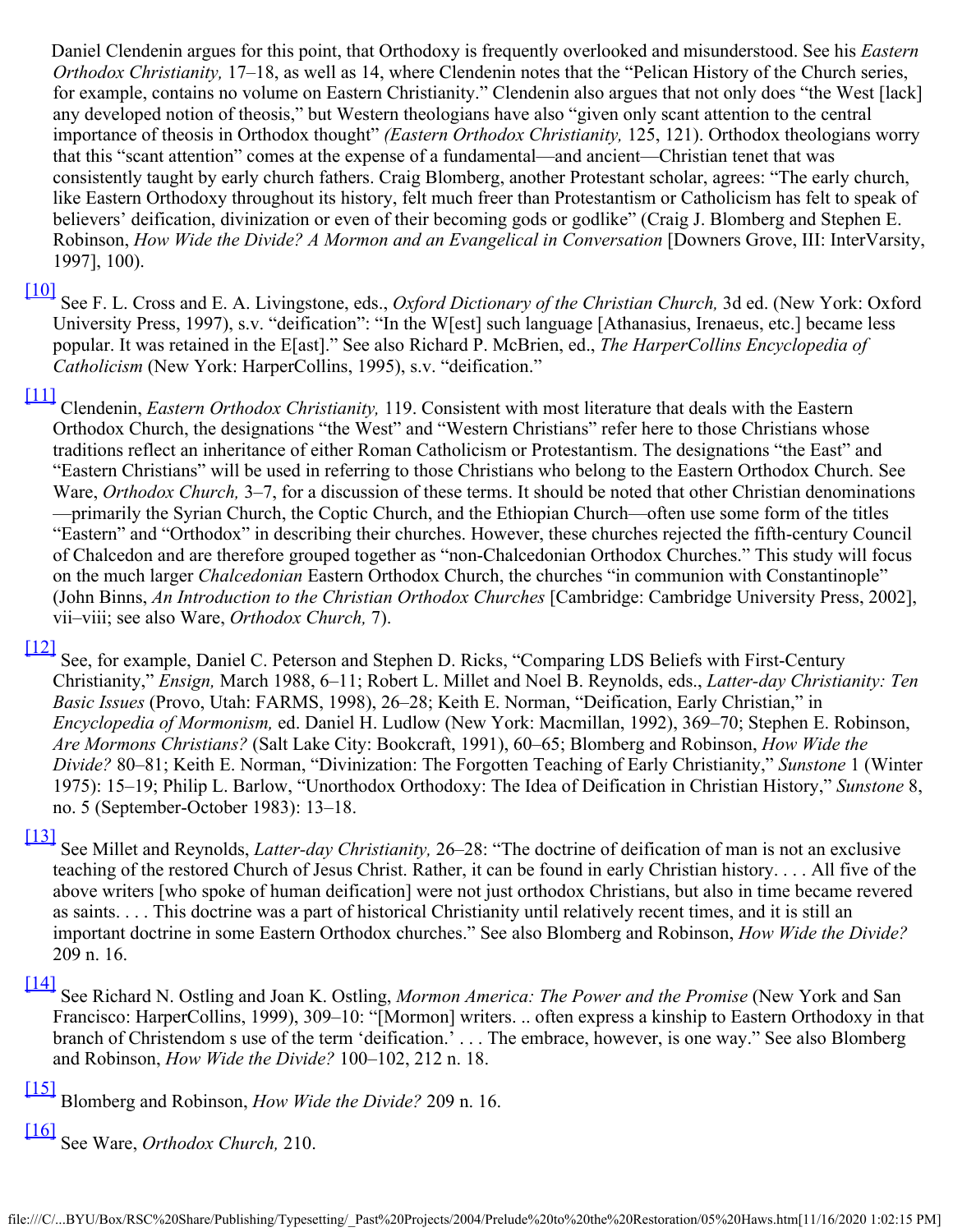<span id="page-11-0"></span>Latter-day Saints seem to be unique in their strong beliefs about eternal marriages (and thus eternal families) and human premortal existence. Because there are occasional references to both doctrines in modern Eastern Orthodoxy, however, even on these points it does not seem that the Latter-day Saint and Eastern Orthodox positions wholly diverge.

- On marriage: Latter-day Saints directly tie human deification to marriage—exaltation is only possible for those who are faithful in an eternal marriage covenant (D&C 131:1-4; 132:19-20). This direct doctrinal tie between marriage and deification is not found in Orthodox)-, but, interestingly, the idea that marriages might be perpetuated in the life to come does find expression in Orthodox thought. See Father John Meyendorff, *Byzantine Theology: Historical Trends and Doctrinal Themes* (New York: Fordham University Press, 1979), 197, where he writes that because marriage is a church sacrament, it must be "an eternal bond, which death itself does not destroy. In its sacramental nature, marriage transfigures and transcends both fleshly union and contractual legal association: human love is being projected into the eternal Kingdom of God." Meyendorff's position on marriage as an "eternal bond" resonates with the Latter-day Saint doctrine of eternal marriage, but see Christos Yannaras, *Elements of Faith: An Introduction to Orthodox Theology* (Edinburgh: T&T Clark, 1991), 74, for an apparently opposing view concerning the perpetuation of marital vows in the next life: "The resurrection which abolishes the marital relationship, as it also abolishes death, is a resurrection 'from the dead.'" Yannaras also suggests that those who entered the celibate monastic orders were thus making a preparatory "leap" toward the type of sociality which would exist in the future kingdom of God. Because in Orthodoxy there are contradictory opinions about either the future indissolubility or future abolition of the marital relationship, there seems to be no definitive Orthodox doctrine about the eternality of marriages. In this sense, the Latter-day Saint understanding of exaltation is distinct in that it is more definitive and explicit.
- On premortal existence: Orthodox Christians are uncomfortable with suggestions about the preexistence of humanity insofar as they see those suggestions limiting the transcendence of God as Creator. Still, Orthodox theologians do give qualified suggestions of some form of human preexistence. The main Orthodox emphasis seems to be that all humans, because of the inherent divine image, possess some connection with God's preexistence, as well as some uncreated and eternal component of the soul. See Ware, *Orthodox Church,* 243, where he is quoting nineteenthcentury Russian theologian Alexis Khomiakov: "Those who are alive on earth, those who have finished their earthly course, those who, like the angels, were not created for a life on earth, *those in future generations who have not yet began their earthly course,* are all united together in one Church, in one and the same grace of God" (emphasis added). See also Panagiotes Chrestou, *Partakers of God* (Brookline, Mass.: Holy Cross Orthodox Press, 1984), 18– 19: "The world was created according to an eternal plan that included the 'substantive reasoning' of beings. . . . Since the will of God is completely uncreated, the reason of human beings is also uncreated . . . . Every created being has been made according to a corresponding reason which defines both its origin and essence. Consequently, it has had a connection with the uncreated ever since its creation. And if all beings partake of divinity in proportion to their creation, this is much more true of rational beings and, especially, of man, who is part of God because of this: 'Because of his reason, preexistence in God, man is called and is a part of God.' On the basis of his reason, preexistence in God, the making of man constitutes the first foundation of his potentiality of being raised above his natural state and gives him a pledge of eternity ever since his genesis." Therefore, even though Latter-day Saints differ from Orthodox Christians in their beliefs about the eter-nality of the elements (and thus their rejection of "ex nihilo" creation), they agree with Orthodox Christians that there is something uncreated about the soul and that God is rightfully worshipped as the Creator in that He organized the eternal elements and thus gave life to all humans.

<span id="page-11-1"></span>[\[18\]](#page-2-0) Clendenin, *Eastern Orthodox Christianity,* 29; Thomas Doulis, ed., *Journeys to Orthodoxy: A Collection of Essays by Converts to Orthodox Christianity* (Minneapolis: Light and Life, 1986), 7, as cited in Clendenin, *Eastern Orthodox Christianity,* 14. These statistics on Orthodox Christians—200 to 250 million worldwide, and 4 million in North America—are admittedly debatable, and are taken from Prokurat, Golitzin, and Peterson, *Historical Dictionary of the Orthodox Church,* 8. See also Clendenin, *Eastern Orthodox Christianity,* 17–18, where he gives an estimate of 185 million Orthodox Christians worldwide and 6 million in the United States. For an overview of the current makeup of the Orthodox Church, see Ware, *Orthodox Church,* 3–7. See also Binns, *Introduction to the Christian Orthodox Churches,* 10–26. On the bonds that keep the Orthodox churches together, see Ware, *Orthodox Church,* 7: "The Orthodox Church is . . . held together, not by a centralized organization, not by a single prelate wielding absolute power over the whole body but by the double bond of unity in the faith and communion in the sacraments. Each Church, while independent, is in full agreement with the rest on all matters of doctrine, and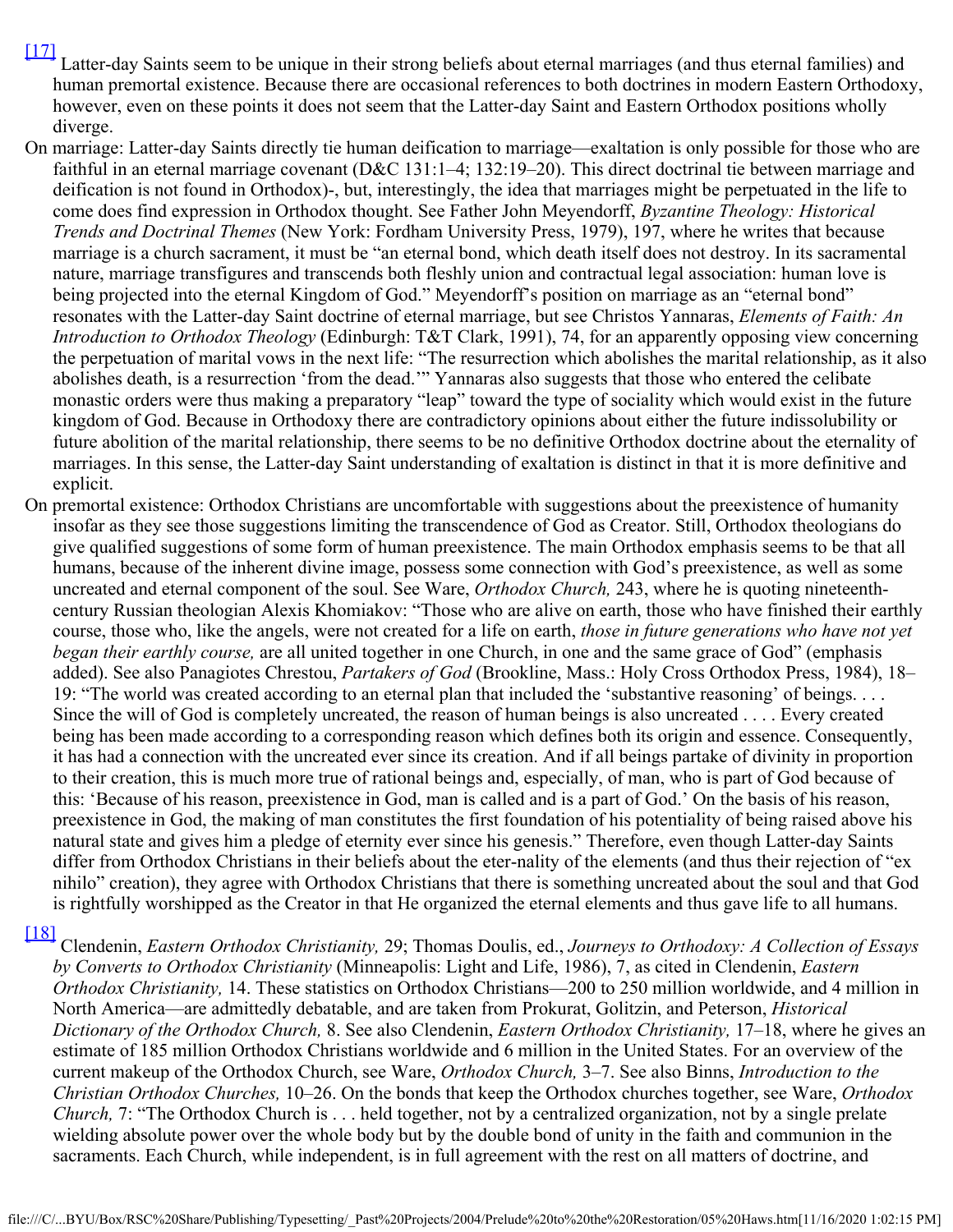between them all there is full sacramental communion." It is important to note that while the patriarch of Constantinople is called the "ecumenical patriarch," all Orthodox commentators stress that the patriarch's position of "first among equals" in no way designates authoritative supremacy unlike the pope for Roman Catholics, since each church is self-governing. See Binns, *Introduction to the Christian Orthodox Churches,* 13–14, for a description of the powers of the ecumenical patriarch.

<span id="page-12-0"></span>[\[19\]](#page-2-1) For a history of Orthodoxy in the United States, see Father John Meyendorff, *The Orthodox Church: Its Past and Its Role in the World Today,* 4th ed., rev. (Crestwood, N.Y.: St. Vladimir's Seminary, 1996), 167–69, 227–31; see also Ware, *Orthodox Church,* 178–87. Both Meyendorff and Ware note the Russian Orthodox Church's eighteenthcentury presence in Alaska as Orthodoxy's first entrance into what is now the United States.

<span id="page-12-1"></span>[\[20\]](#page-2-2) See Clendenin, *Eastern Orthodox Christianity,* 15; Ware, *Orthodox Church,* 2.

<span id="page-12-2"></span>[\[21\]](#page-2-3) Ware, *Orthodox Church,* 2.

<span id="page-12-3"></span>[\[22\]](#page-2-4) For an excellent overview of the factors contributing to this "Great Schism," see Timothy (Bishop Kallistos of Diokleia) Ware, "Eastern Christendom," in *The Oxford History of Christianity,* ed. John McManners (Oxford and New York: Oxford University Press, 1993), 151–54.

<span id="page-12-4"></span>[\[23\]](#page-2-5) See Ware, *Orthodox Church,* 1–2 and 314–21 for a discussion of Orthodoxy's distinctiveness from Western Christianity as well as the Orthodox proposal that Christian unification depends largely on Roman Catholicism's and Anglicanism's return to doctrinal Orthodoxy.

<span id="page-12-5"></span>[\[24\]](#page-2-6) Ware, *Orthodox Church,* 307.

<span id="page-12-6"></span>[\[25\]](#page-2-7) See Sergius Bulgakov, *The Orthodox Church,* trans. Lydia Kesich (Crestwood, N.Y.: St. Vladimir's Seminary, 1988), 1: "Orthodoxy is the Church of Christ on earth"; see also Ware, *Orthodox Church,* 247: "Orthodoxy also teaches that outside the Church there is no salvation."

<span id="page-12-7"></span>[\[26\]](#page-2-8) Besides those whose observations have already been cited—Ware, Bulgakov, Meyendorff, and Clendenin—see Pelikan, *Spirit of Eastern Christendom,* 3, 8–9; see also the entry for "Orthodoxy" in Prokurat, Golitzin, and Peterson's *Historical Dictionary of the Orthodox Church,* 248, as well as their introduction, 1, 3–4. Especially interesting is Clendenin's inclusion of the account of Peter Gillquist and his formerly Protestant followers who converted to Orthodoxy precisely because they "longed for 'a twentieth century expression of the first century church'" (Clendenin, *Eastern Orthodox Christianity,* 29–30).

<span id="page-12-8"></span>[\[27\]](#page-2-9) Clendenin, *Eastern Orthodox Christianity,* 30.

<span id="page-12-9"></span>[\[28\]](#page-2-10) See H. A. Hodges, *Anglicanism and Orthodoxy* (London: n.p., 1955), 46–47, as cited in Ware, *Orthodox Church,* 321. See also Aidan Nichols, *Light from the East: Authors and Themes in Orthodox Theology* (London: Sheed & Ward, 1995), 1–2.

<span id="page-12-10"></span>[\[29\]](#page-3-0) See Ware, *Orthodox Church,* 50–57, for a summary of the history behind the *filioque.* On page 50 he points out that the *filioque* was added by the local "third Council of Toledo (589), if not before."

<span id="page-12-11"></span>[\[30\]](#page-3-1) While the creed which emerged from the first ecumenical council at Nicaea in 325 (the "Nicene Creed") has served as the basis for all subsequent Orthodox creeds, Bishop Ware explains that the creed that actually explains the Orthodox doctrine of the procession of the Holy Ghost was the modified Nicene Creed that emerged from the second ecumenical council at Constantinople in 381 (see Ware, *Orthodox Church,* 22–23).

<span id="page-12-12"></span>[\[31\]](#page-3-2) See Meyendorff, *Byzantine Theology,* 184. Bishop Ware senses this same distinction in East-West philosophical approaches in the Latin addition of the *filioque* to the creeds: "This. . . has the effect of depersonalizing the Latin doctrine of the deity. God is conceived not so much in concrete and personal terms but as an essence in which various relations are distinguished" *(Orthodox Church,* 214–15). See Lossky, *In the Image and Likeness,* 71–96, for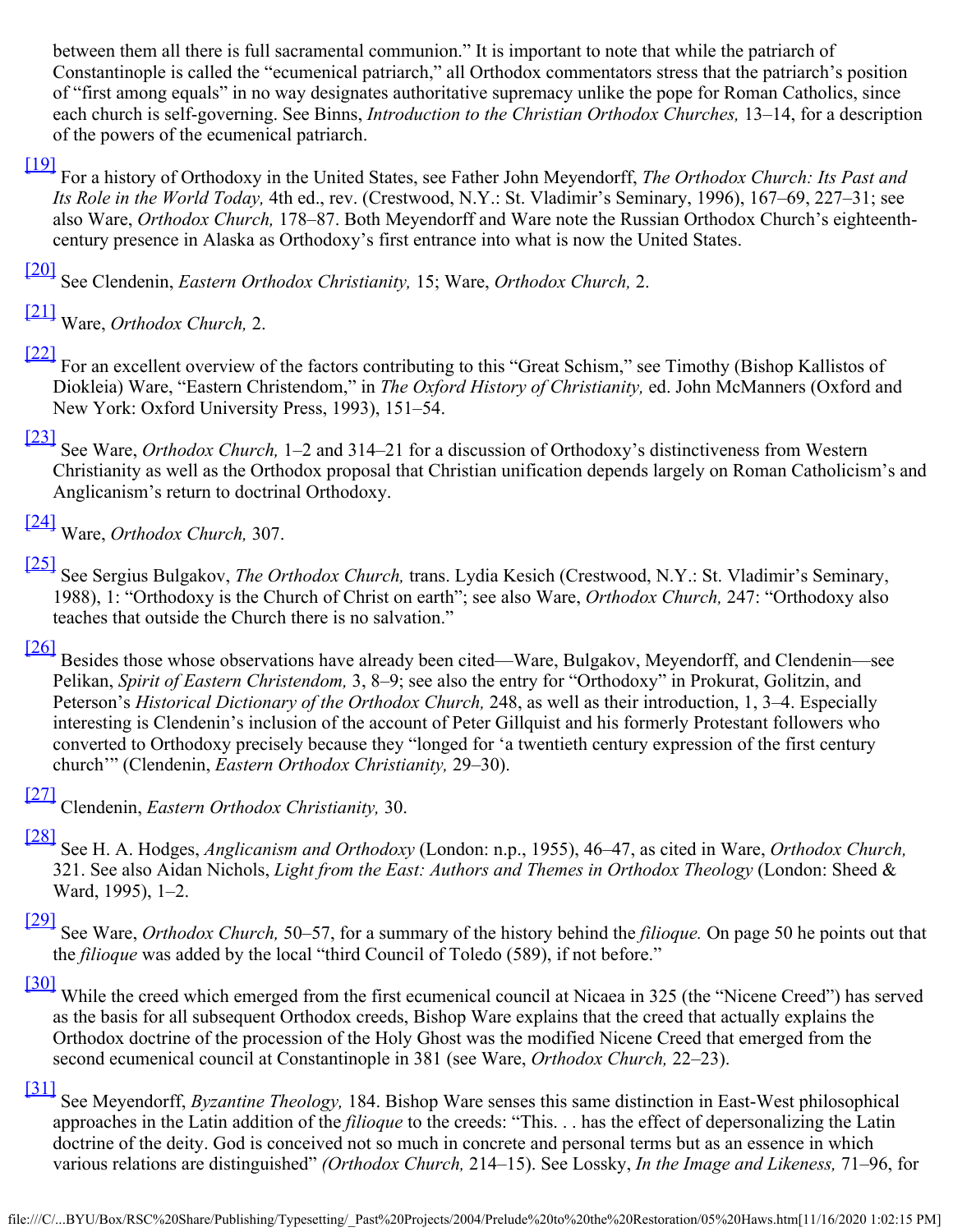a more detailed discussion of the East-West divergence. Lossky sees in Western thought "the general character of this triadology [that] may be described as a pre-eminence of natural unity over personal trinity, as an ontological primacy of the essence over the hypostases" *(In the Image and Likeness,* 77). See also Yannaras, *Elements of Faith,* 23, for a similar characterization of the "Roman" approach.

<span id="page-13-0"></span>[\[32\]](#page-3-3) Timothy (Bishop Kallistos of Diokleia) Ware, *Orthodox Way* (Crestwood, N.Y.: St. Vladimir's Orthodox Theological Seminary, 1979), 33; see also Yannaras, *Elements of Faith,* 20; Meyendorff, *Byzantine Theology,* 182– 83.

<span id="page-13-1"></span>[\[33\]](#page-3-4) See Ware, *Orthodox Way,* 39; see also 37: "God the Trinity is thus to be described as 'three persons in one essence.' There is eternally one true unity, combined with genuinely personal differentiation: the term 'essence,' 'substance' or 'being' *(ousia)* indicates the unity, and the term 'person' *(hypostasis, prosopon)* indicates the differentiation."

<span id="page-13-2"></span>[\[34\]](#page-3-5) "Ontological gap" is the term used by Bishop Ware, as cited in Ostling and Ostling, *Mormon America,* 311.

<span id="page-13-3"></span>[\[35\]](#page-3-6) Ware, *Orthodox Way,* 35.

<span id="page-13-4"></span>[\[36\]](#page-3-7) Yannaras, *Elements of Faith,* 59.

<span id="page-13-5"></span>[\[37\]](#page-3-8) See Yannaras, *Elements of Faith,* 27.

<span id="page-13-6"></span>[\[38\]](#page-4-0) Ware, "Eastern Christendom," 153.

<span id="page-13-7"></span>[\[39\]](#page-4-1) Meyendorff, *Byzantine Theology,* 91–92.

<span id="page-13-8"></span>[\[40\]](#page-4-2) Dumitru Staniloae, "Image, Likeness, and Deification in the Human Person," trans. loan Ionita and Robert Barringer, *Communio* 13, no. 1 (Spring 1986): 73; emphasis added.

<span id="page-13-9"></span>[\[41\]](#page-4-3) For summaries of this debate, as well as definitions of terms like *iconod-ules,* see Ware, "Eastern Christendom," in *The Orthodox History of Christianity,* 148–51; Bruce L. Shelley, *Church History in Plain Language,* 2d ed. (Dallas: Word Publishing, 1995), 148–49. See also Aurel Jivi, "The Relevance of the Seventh Ecumenical Synod," *The Greek Orthodox Theological Review* 38, nos. 1–4 (1993): 291

<span id="page-13-10"></span>[\[42\]](#page-4-4) See Clendenin, *Eastern Orthodox Christianity,* 157: "The centrality of icons [is] quite foreign to Protestant theology."

<span id="page-13-11"></span>[\[43\]](#page-4-5) These two doctrines are repeated over and over in Orthodox treatises. Representative of these are Chrestou, *Partakers of God,* 17; Georgios I. Mantzaridis, *The Deification of Man: St. Gregory Palamas and the Orthodox Tradition,* trans. Liadain Sherrard (Crestwood, N,Y: St. Vladimir's Seminary, 1984), 15–17; Ernst Benz, *The Eastern Orthodox Church: Its Thought and Life, trans. Richard and Clara Winston (Garden City, N. Y.: Doubleday, 1963), 18–19. See especially Matti Sidoroff, "Man as the Icon of God," The Greek Orthodox Theological Review 38, nos. 1–4 (1993): 24: "In our worship [icons] have a central place. We have a direct and close relation to them. They are dear to us Orthodox. But the icon is not just an object, external to us. It is that, too, but we should remember that we ourselves are called to be icons of God, because God created us in his own image and likeness."*

<span id="page-13-12"></span>[\[44\]](#page-4-6) See, for example, Mantzaridis, *Deification of Man,* 19; see also Ware, *Orthodox Church,* 220.

<span id="page-13-13"></span>[\[45\]](#page-4-7) Ware, *Orthodox Church,* 232.

<span id="page-13-14"></span>[\[46\]](#page-5-0) St. John of Damascus, *On the Divine Images: Three Apologies against Those Who Attack the Divine Images,* trans. David Anderson (Crestwood, N.Y.: St. Vladimir's Seminary, 1980), 80–81; emphasis added.

<span id="page-13-15"></span>[\[47\]](#page-5-1) Meyendorff, *Byzantine Theology,* 159. See also Nichols, *Light from the East,* 172–73, 177, for a discussion of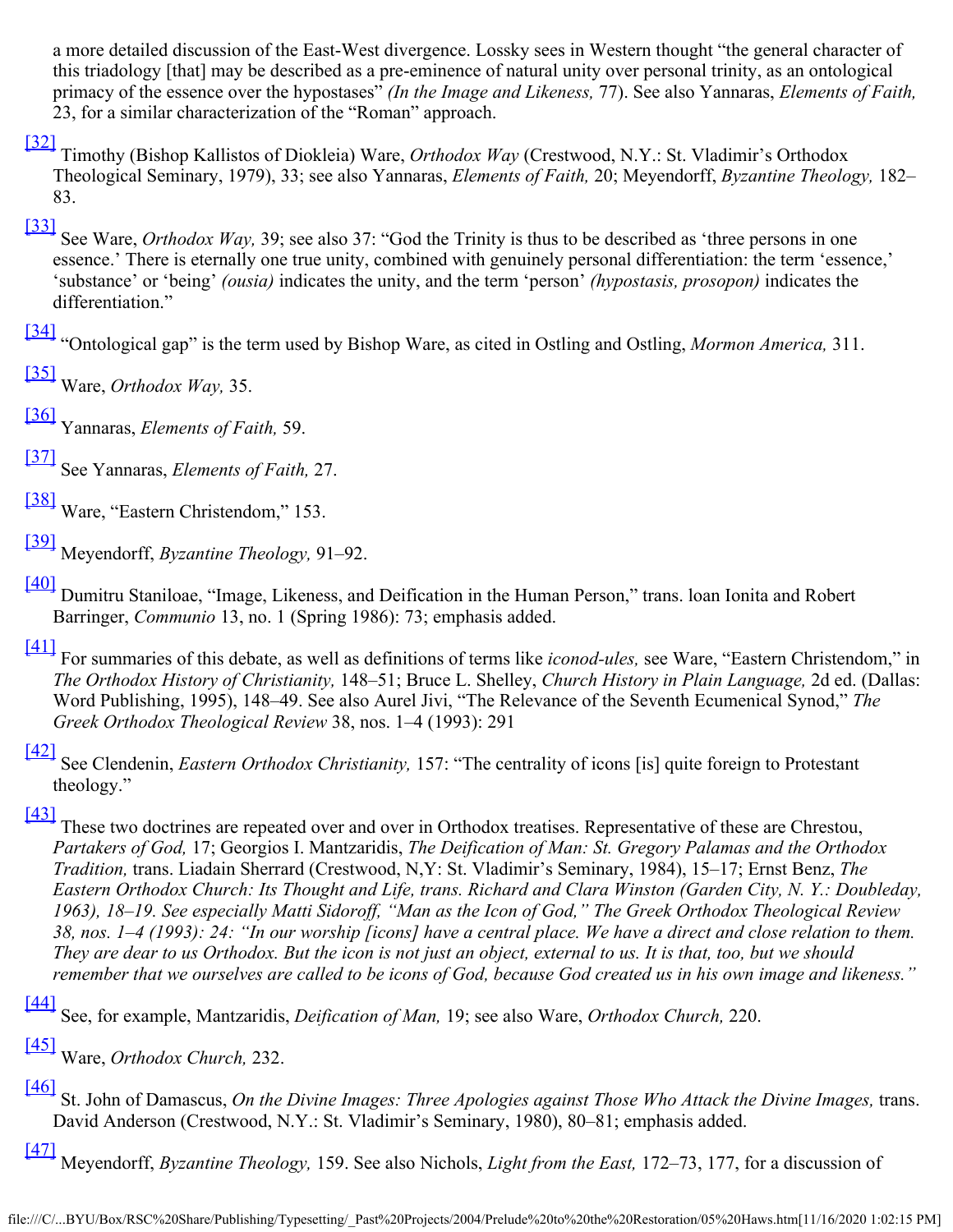God's foreknowledge and humanity's creation in the image of the Son, even though at the time of the Creation the Incarnation was still a future event.

<span id="page-14-0"></span>[\[48\]](#page-5-2) St. John of Damascus, *On the Divine Images,* 80–81.

<span id="page-14-1"></span>[\[49\]](#page-5-3) Ware, *Orthodox Church,* 21.

<span id="page-14-2"></span>[\[50\]](#page-5-4) See, for example, Ware, *Orthodox Church,* 219: "And if we make proper use of this faculty for communion with God, then we will become 'like' God, we will acquire the divine likeness; in the words of John Damascene, we will be 'assimilated to God through virtue.' To acquire the likeness is to deified."

<span id="page-14-3"></span>[\[51\]](#page-5-5) See Meyendorff, *Byzantine Theology,* 159.

<span id="page-14-4"></span>[\[52\]](#page-5-6) See St. John of Damascus, *On the Divine Images,* 29–30: "He rose by the excellence of His power, keeping the immortal flesh by which He had saved us from corruption"; see also Ware, *Orthodox Way,* 111: "It is not sufficient to explain away the Resurrection by saying that Christ's 'spirit' somehow lived on among his disciples . . .. We Orthodox believe that there was a genuine resurrection from the dead, in the sense that Christ's human body was reunited to his human soul, and that the tomb was found to be empty." See also Prokurat, Golitzin, and Peterson, *Historical Dictionary of the Orthodox Church,* s.v. "Pascha—the Resurrection of Christ."

<span id="page-14-5"></span>[\[53\]](#page-5-7) St. Symeon the New Theologian, as cited in Constantine Cavarnos, *The Future Life According to Orthodox Teaching,* trans. Hieromonk Auxentios and Archimandrite Chrysostomos (Etna, Calif.: Center for Traditionalist Orthodox Studies, 1986), 42. See also Ware, *Orthodox Church,* 225: "In His own person Christ showed what the true 'likeness of God' is, and through His redeeming and victorious sacrifice He set that likeness once again within our reach."

<span id="page-14-6"></span>[\[54\]](#page-5-7) St. John of Damascus, *On the Divine Images,* 29; emphasis added.

<span id="page-14-7"></span>[\[55\]](#page-5-8) See Ware, *Orthodox Church,* 33–35, for this connection between the victory for icons, the Resurrection, and the sanctification of the physical bodies of humans.

<span id="page-14-8"></span>[\[56\]](#page-5-9) Prokurat, Golitzin, and Peterson, *Historical Dictionary of the Orthodox Church,* s.v. "Pascha—the Resurrection of Christ"; Chrestou, *Partakers of God,* 51.

<span id="page-14-9"></span>[\[57\]](#page-6-0) Mantzaridis, *Deification of Man,* 135.

<span id="page-14-10"></span>[\[58\]](#page-6-1) For a summary of the hesychast controversy, as well as Gregory Palamas's defense, see Ware, *Orthodox Church,* 65–70; Mantzaridis, *Deification of Man,* 122–29.

<span id="page-14-11"></span>[\[59\]](#page-6-2) See Ware, *Orthodox Church,* 232; see also Meyendorff, *Byzantine Theology,* 164; Vladimir Lossky, *Orthodox Theology: An Introduction* (Crestwood, N.Y.: St. Vladimir's Seminary, 1978), 130.

<span id="page-14-12"></span>[\[60\]](#page-6-3) See Ware, *Orthodox Way,* 27.

<span id="page-14-13"></span>[\[61\]](#page-6-4) Thomas Fitzgerald, "Orthodox Tradition," in *Dictionary of Christianity in America,* ed. Daniel G. Reid (Downers Grove, 111: InterVarsity, 1990), 850; Ware, *Orthodox Way,* 27.

<span id="page-14-14"></span>[\[62\]](#page-6-5) See Ware, *Orthodox Church,* 68: "These energies are not something that exists apart from God, not a gift which God confers upon men: they are God Himself in His action and revelation to the world." See also Chrestou, *Partakers of God,* 62.

<span id="page-14-15"></span>[\[63\]](#page-6-6) Chrestou, *Partakers of God,* 62.

[\[64\]](#page-6-7)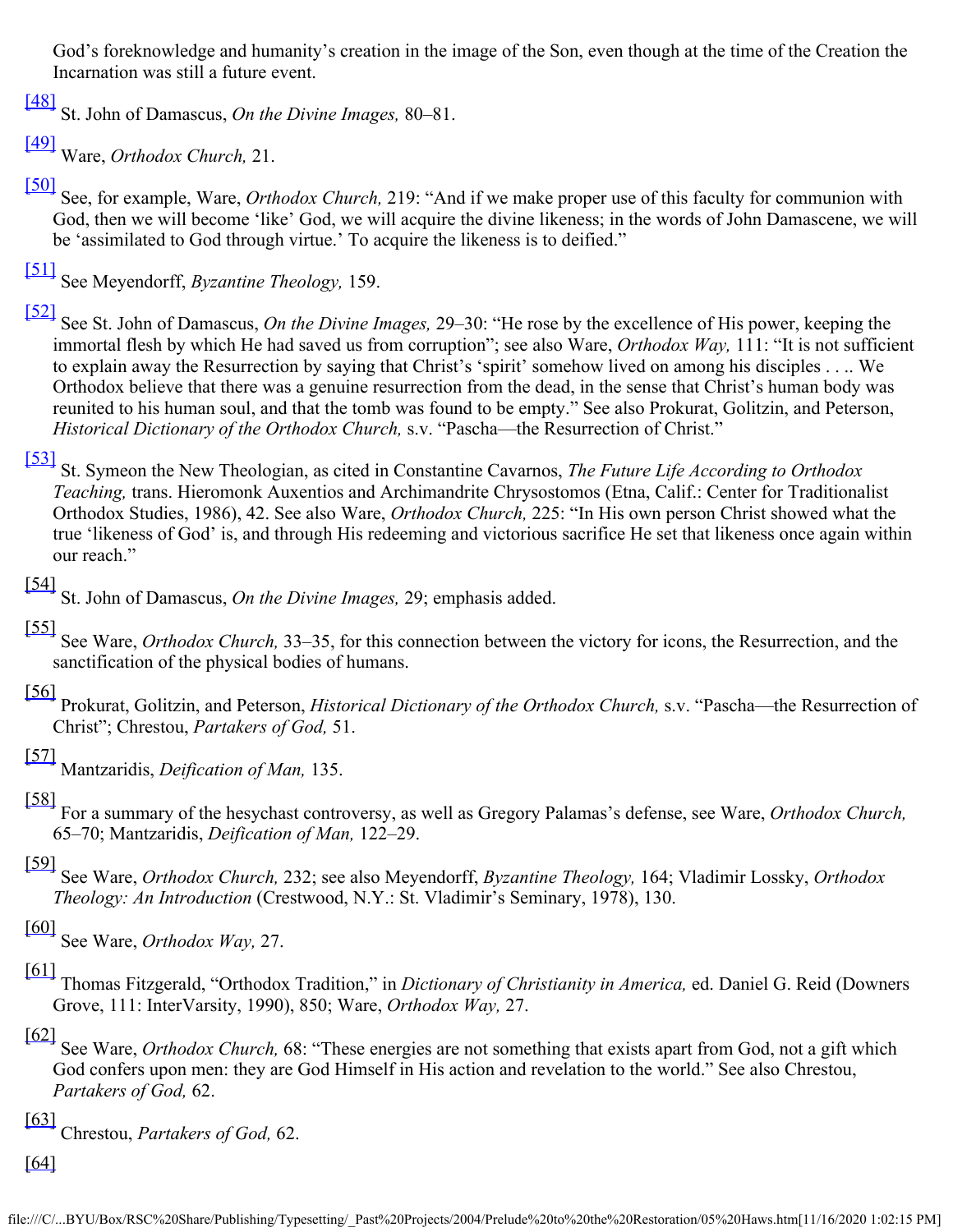<span id="page-15-0"></span>St. Gregory Palamas, *The Triads,* ed. John Meyendorff, trans. Nicholas Gendle (New York: Paulist Press, 1983), III.iii.13 (pages 109–10).

<span id="page-15-1"></span>[\[65\]](#page-6-8) Chrestou, *Partakers of God,* 62, based on the writings of Gregory of Nyssa; see also Fitzgerald, "Orthodox Tradition," 850–51.

<span id="page-15-2"></span>[\[66\]](#page-7-0) Mantzaridis, *Deification of Man,* 122; emphasis added.

<span id="page-15-3"></span>[\[67\]](#page-7-1) Joseph Smith, *Teachings of the Prophet Joseph Smith,* sel. Joseph Fielding Smith (Salt Lake City: Deseret Book, 1976), 346–47. Elder B. H. Roberts's comment is found on page 346, note 3.

<span id="page-15-4"></span>[\[68\]](#page-7-2) Chrestou, *Partakers of God,* 35.

<span id="page-15-5"></span>[\[69\]](#page-7-3) Ware, *Orthodox Church,* 236.

<span id="page-15-6"></span>[\[70\]](#page-7-4) Smith, *Teachings,* 345. For additional commentary on Lorenzo Snow's and Joseph Smith's teachings, see also Stephen E. Robinson, "God the Father: Overview," in *Encyclopedia of Mormonism,* ed. Daniel H. Ludlow (New York: Macmillan, 1992), 2:549; Blomberg and Robinson, *How Wide the Divide?* 86.

<span id="page-15-7"></span>[\[71\]](#page-7-5) For a concise explanation and reconciliation of Latter-day Saint beliefs about the Father's mortal past and "the fact that he now has all power and all knowledge and possesses every virtue, grace, and godly attribute," see Millet and Reynolds, eds., *Latter-day Christianity,* 32; see also 31–33.

<span id="page-15-8"></span>[\[72\]](#page-7-6) See David L. Paulsen, "The Doctrine of Divine Embodiment: Restoration, Judeo-Christian, and Philosophical Perspectives," *BYU Studies* 35 (1996): 84–94. See also Blomberg and Robinson, *How Wide the Divide?* 89, for Stephen Robinson's view: "I would argue that if the full divinity of Christ was not impaired or limited by his incarnation, then . . . God *can* have a physical body and still be God, infinite and eternal. The incarnation of the Son proves this." See also Robert L. Millet, "What We Believe," *Brigham Young University 1997–98 Speeches* (Provo, Utah: Brigham Young University Publications and Graphics, 1998), 157.

<span id="page-15-9"></span>[\[73\]](#page-7-7) Lossky, *Orthodox Theology,* 75; emphasis added. See also Prokurat, Golitzin, and Peterson, *Historical Dictionary of the Orthodox Church,* s.v. "Pascha—the Resurrection of Christ."

<span id="page-15-10"></span>[\[74\]](#page-7-8) See, for example, this recent summation by President Gordon B. Hinckley: "Two beings of substance were before [Joseph Smith]. He saw them. They were in form like men, *only much more glorious in their appearance. . . .* They were beings of flesh and bone whose nature was reaffirmed in later revelations which came to the Prophet" ("What Are People Asking about Us?" *Ensign,* November 1998, 71; emphasis added).

<span id="page-15-11"></span>[\[75\]](#page-7-9) For an excellent summary of the doctrinal basis for exaltation in Latter-day Saint theology, especially that theology surrounding the idea of humans and God being of the same species, see Elder Boyd K. Packer, "The Pattern of Our Parentage," *Ensign,* November 1984, 66–69. Because there is no Latter-day Saint belief about the "Otherness" of the divine *ousia,* there also is no corresponding Latter-day Saint doctrine regarding the "two natures in one person" in Christ. See Stephen E. Robinson, "LDS Doctrine Compared with Other Christian Doctrines," in *Encyclopedia of Mormonism,* ed. Daniel H. Ludlow (New York: Macmillan, 1992), 401: "Latter-day Saints are monophysite in their christology; that is, they believe Christ has only one nature, which is simultaneously both human and divine. This is possible because the human and the divine are not mutually exclusive categories in LDS thought, as in the duophysite christology of much orthodoxy."

<span id="page-15-12"></span>[\[76\]](#page-8-0) "The Father and the Son: A Doctrinal Exposition by The First Presidency and The Twelve," in James E. Talmage, *Articles of Faith* (Salt Lake City: Deseret Book, 1984), 424.

<span id="page-15-13"></span>[\[77\]](#page-8-1) Gordon B. Hinckley, "Don't Drop the Ball," *Ensign,* November 1994, 48; emphasis added. I am indebted to Professor Roger Keller for bringing this reference to my attention.